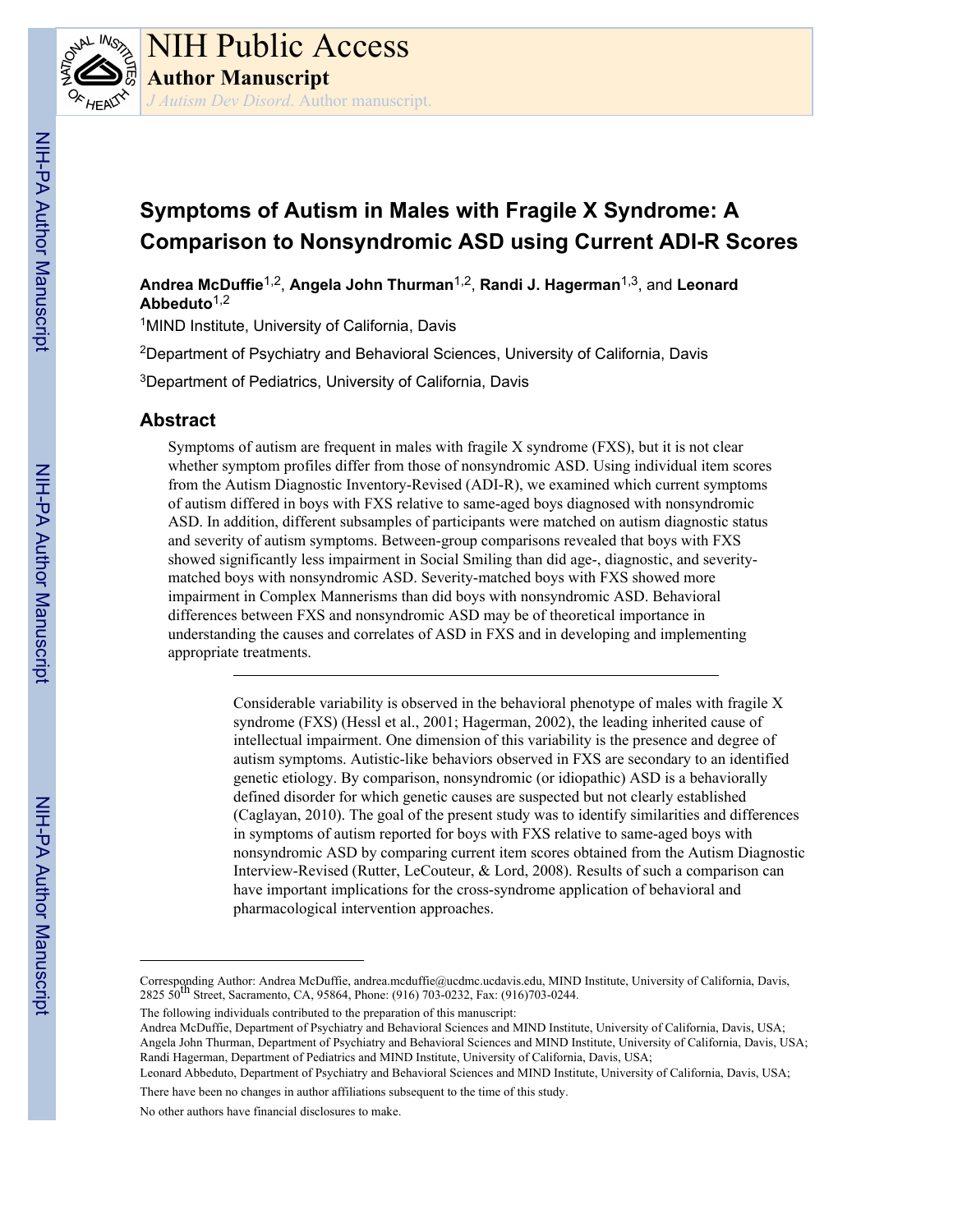## **The Behavioral Phenotype of Fragile X Syndrome**

FXS results from expansion of a repeated CGG nucleotide sequence in the FMR1 gene, located on the X chromosome (Kaufmann & Reiss, 1999). This expansion causes methylation and transcriptional silencing of the FMR1 gene, resulting in a reduction or absence of its protein product, FMRP (Verkerk et al., 1991). FMRP is critical for the regulation of biochemical processes involved in synaptic maturation and experiencedependent learning (Bhakar, Dolen, & Bear, 2012). As is the case for most X-linked disorders, males with FXS are, on average, more impaired than females, who have one X chromosome that carries a healthy FMR1 allele (Gallagher & Hallahan, 2012).

Although variable in its presentation across individuals, the behavioral phenotype of males with FXS is typically characterized by moderate to severe cognitive delays. Virtually all males with the FXS full mutation have IQ scores in the range of intellectual disability (IQ<70; Hessl et al., 2009). Additionally, FXS is associated with many behavioral challenges, including hyperactivity, impulsivity and inattention (Cornish, Scerif, & Karmiloff-Smith, 2007; Munir, Cornish, & Wilder, 2000; Turk, 1998), aggression and selfinjury (Symons, Clark, Hatton, Skinner, & Bailey, 2003), social anxiety (Cordeiro, Ballinger, Hagerman, & Hessl, 2011; Merenstein, Sobesky, Taylor, Riddle, Tran, & Hagerman, 1996), unusual speech patterns and language delay (Abbeduto, Kover, & Brady, 2007; Roberts, Martin, Moskowitz, Harris, Foreman, Nelson, 2007a), and symptoms of autism (Clifford, Dissanayake, Bui, Huggins, Taylor, & Loesch, 2007; Kau, Reider, Payne, Meyer, & Fruend, 2000).

#### **Symptoms of Autism in FXS**

More than 90% of males with FXS display behaviors that are similar to those observed in individuals with nonsyndromic ASD (Bailey, Hatton, Mesibov, Ament, & Skinner, 2000; Feinstein & Reiss, 1998). Autistic-like behaviors in FXS include perseverative and noncontingent speech (Martin, Roberts, Helm-Estabrooks, Sideris, Vanderbilt, & Moskowitz, 2012), motor stereotypies such as hand flapping, and poor eye contact (Hagerman, 1999; Merenstein et al., 1996; Roberts, Weisenfeld, Hatton, Heath, 2007). When using gold standard diagnostic instruments, as many as 60% of males with FXS display behaviors that are frequent and severe enough to warrant a comorbid diagnosis of an ASD (Clifford et al., 2007; Harris et al., 2008; McDuffie et al., 2010)

There is not yet consensus, however, as to whether comorbid ASD in FXS represents a categorically distinct and qualitatively different disorder within the FXS behavioral phenotype or whether this diagnosis represents the more severe end of a continuum of impairment that covaries with nonverbal cognition and other behavioral characteristics, such as hyperarousal, and social anxiety (Clifford et al., 2007; Hall, Lightbody, Hirt, Rezvani, Reiss, 2010; Moss & Howlin, 2009; Wolff, Bodfish, Hazlett, Lightbody, Reiss, & Piven, 2012). Those who would support the former conceptualization are likely to view symptoms of autism in FXS as the final common pathway of the same underlying neurological and psychological dysfunctions as in nonsyndromic ASD. Those who would support the latter conceptualization are likely to question whether overt behavioral symptoms of autism are qualitatively the same in individuals with FXS relative to individuals with nonsyndromic ASD and whether similar behavioral symptoms may have arisen from different neural substrates or reflect different underlying psychological impairments (Hall et al., 2010; Harris et al., 2008). In support of the latter view, recent neuroimaging studies suggest that potentially important structural and functional differences exist between individuals with FXS and those with nonsyndromic ASD (for review, see Gallagher & Hallahan, 2012). Findings of differences in neural topography and circuitry (Dalton, Holsen, Abbeduto, &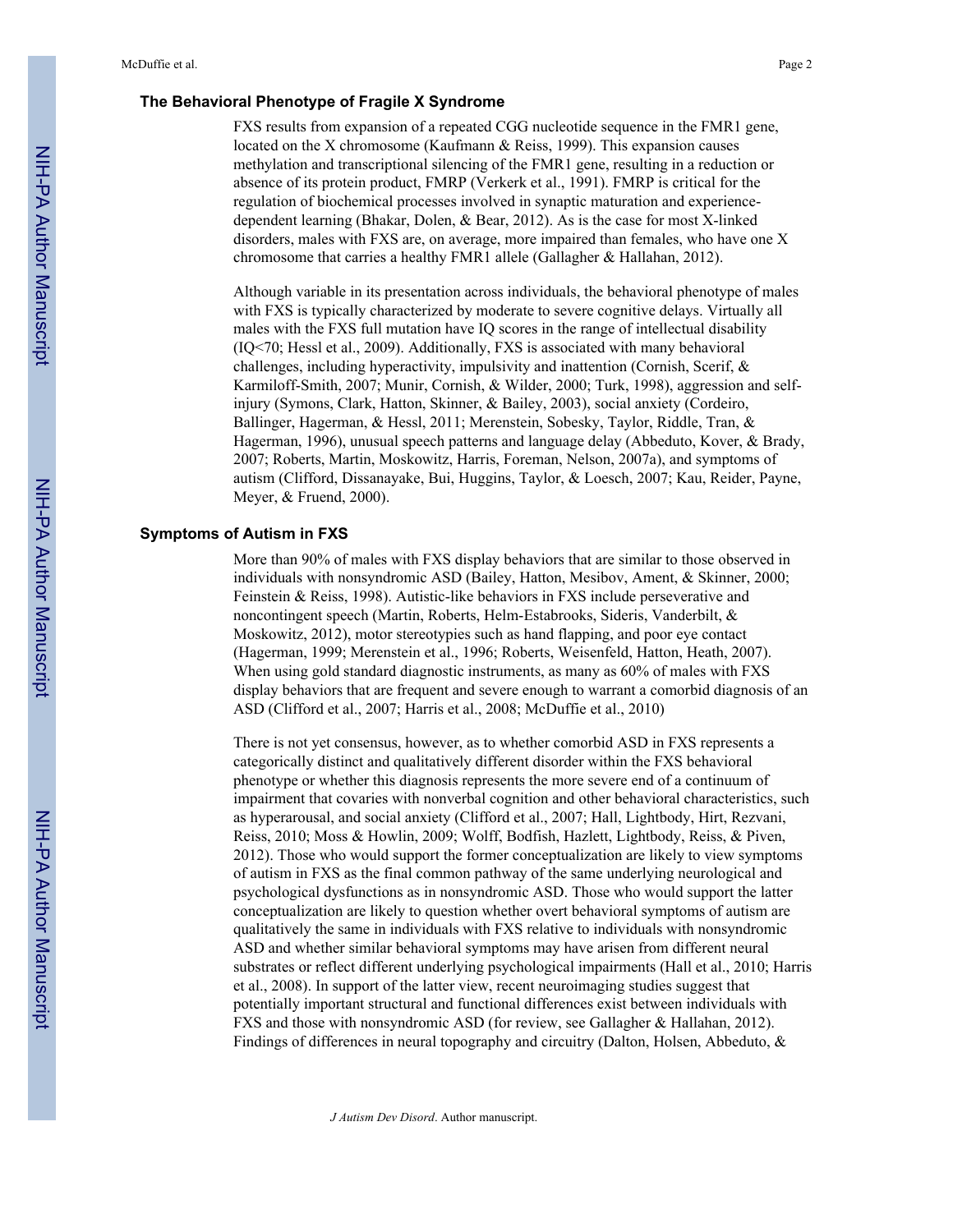Davidson, 2008; Hazelett et al., 2009, Hoeft et al., 2010) highlight the importance of exploring potential differences in behavior which may exist.

There is some evidence, albeit limited, that individuals with comorbid FXS and ASD differ in their symptom profiles from those with FXS only, with the former being similar in many respects to individuals with nonsyndromic autism (Bailey et al., 1998; Demark et. al., 2003; Rogers, Wehner, & Hagerman, 2001). For example, Rogers et al. (2001) found no significant differences in ADI-R and ADOS total scores or domain scores between a group of 21- to 48-month olds with comorbid FXS and ASD and a comparison group of similarly aged children with nonsyndromic ASD. Moreover, with the exception of the Restricted and Repetitive Behavior domain of the ADI-R, Rogers et al. found that both groups of participants with ASD differed significantly from a FXS-only group on all ADI-R and ADOS domains examined. Because the between-group analyses compared only overall domain scores from the ADOS and ADI-R, however, the Rogers study does not address the question of whether more specific behavioral symptoms are the same across the two disorders. In the current study, we examined individual ADI-R items to provide a more nuanced descriptions of the specific behavioral symptoms that may differentiate the groups.

More recent studies have delved more deeply into the autism symptom profile associated with FXS; however, these studies have not typically included a comparison group of individuals with nonsyndromic ASD. In many of these studies, participants with FXS have been dichotomized into groups based upon comorbid autism status. Kaufmann et al. (2004) used the ADI-R to characterize the behavioral profiles of 56 mostly nonverbal young boys with FXS, ages 3 to 8 years. Although these authors characterized the distribution of ADI-R scores as a continuum of impairment within this sample of participants, they also identified performance on the Reciprocal Social Interaction domain as the primary difference between individuals with FXS + ASD and individuals with FXS only. The subdomains representing Failure to Develop Peer Relationships and Lack of Social Emotional Reciprocity were more impaired for individuals with comorbid diagnoses and accounted for almost 75% of the variance in predicting total ADI-R scores. In a subsequent three-year longitudinal examination of the same sample of boys, Hernandez, Feinberg, Vaurio, Passanante, Thompson, and Kaufmann (2009) reported that the boys with comorbid FXS and ASD had significantly lower nonverbal IQ scores than the boys with FXS, but only at the first two yearly time points. Additionally, Hernandez et al. reported general improvement in the behavioral profile of boys with comorbid FXS and ASD over time, and general worsening of the profile of boys with only FXS, leading to less differentiation between the two groups at the final time point.

McDuffie and colleagues (2010) examined lifetime and current ADI-R profiles for a group of 50 older children and adolescents (35 boys, 15 girls) with FXS. This sample of participants differed from that of Kaufmann and colleagues (2004, 2007) in that the McDuffie et al. sample included older and verbal participants of both genders. In contrast to the findings of Kaufmann et al. (2004) and Hernandez et al. (2009), McDuffie et al. (2010) found that diagnostic algorithm scores for Reciprocal Social Interaction did not differ between participants with FXS only and those with comorbid FXS + ASD after controlling for nonverbal IQ. There were significant between-group differences, however, for diagnostic algorithm items in the Communication domain (i.e., pointing, nodding, head shaking, imitation of actions, imitative social play, and stereotyped utterances) and the Restricted Interests and Repetitive Behaviors domain (compulsions and rituals, repetitive object use, and circumscribed interests). For current ADI-R items, McDuffie et al. found significant differences in Communication (i.e., stereotyped utterances, reciprocal conversation) and Restricted Interests and Repetitive Behaviors (i.e., circumscribed interests, compulsions and rituals, unusual sensory interests). The lack of significant between-group differences for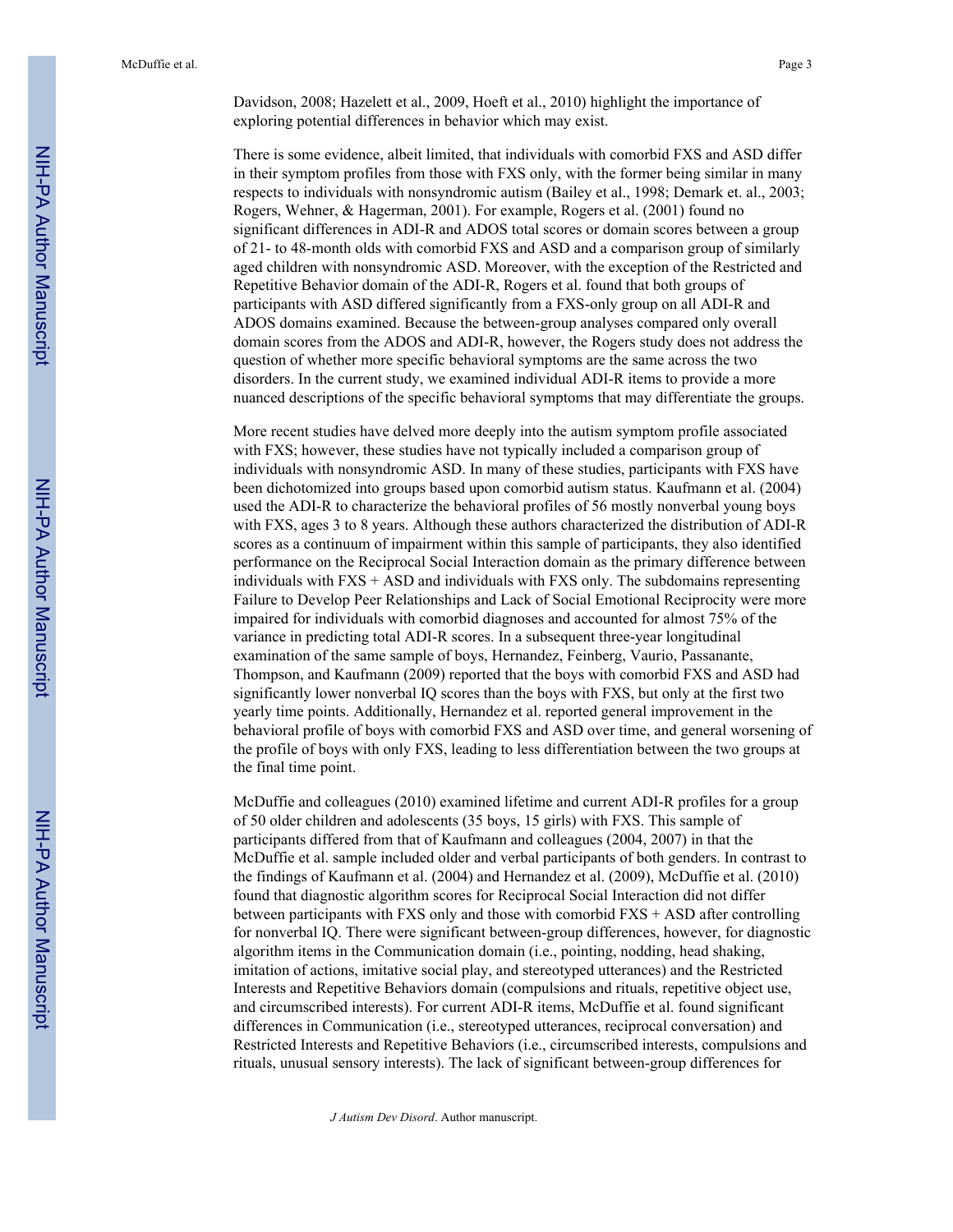behaviors representing social reciprocity raises the possibility that an autism diagnosis in FXS represents a fundamentally different set of core impairments than is found in nonsyndromic ASD.

To further explore the issue of how individuals with FXS differ from individuals with nonsyndromic ASD, Dissanayake, Bui, Bulhak-Paterson, Huggins, & Loesch, (2009) conducted a between-group comparison of ADOS raw scores for the Reciprocal Social Interaction and Communication domains. All participants with nonsyndromic ASD as well as those with FXS met criterion for the more stringent classification of Autistic Disorder (AD) on the ADOS, rather than the more inclusive category of ASD. Participants of both genders were included in the study sample and spanned a wide age range  $(5 - 51 \text{ years})$ . Participants with FXS had significantly higher raw scores on the ADOS Reciprocal Social Interaction domain before controlling for full scale IQ and significantly higher raw scores on the ADOS Communication domain after controlling for full scale IQ. These results, which suggest that communication challenges may contribute to exceeding diagnostic cutoffs for autism in individuals with FXS, must be interpreted cautiously because of the broad range of participant ages and the failure to include participants who had milder symptoms of autism (i.e., ASD) in either diagnostic group. Moreover, raw scores from the ADOS are known to be strongly associated with participant characteristics such as IQ and expressive language level (Gotham, Pickles, & Lord, 2009), making the comparison of raw scores, rather than calibrated severity scores, a less than optimal analysis approach. Finally, failure to examine ADOS item-level differences makes it difficult to determine whether similar domain scores masked more nuanced between-group differences in performance on individual ADOS items.

Hall and colleagues (2010) also examined profiles of autistic symptoms on the ADOS for a group of 37 males with FXS ranging in age from 5 to 25 years; ADOS item scores for participants with FXS were compared with scores from a reference sample of individuals with autism included in the ADOS manual. Youth with FXS received significantly lower (i.e., less impaired) scores than the reference sample for 8 of 13 algorithm items in the Reciprocal Social Interaction domain and for 4 of 9 algorithm items in the Communication domain. No significant differences were observed for repetitive behaviors. Results from the Hall et al. study, are difficult to interpret, however, because the sample was not matched to the ADOS reference sample on important characteristics, such as age and IQ and the examiner, of course, differed for the participants with FXS and those in the reference sample.

Wolff et al (2012) compared profiles of social communication in 38 young boys with FXS to 28 age-matched boys with nonsyndromic ASD using items from module 1 of the ADOS, which is appropriate for children who range from producing no spoken words to those who produce 1–2 word combinations. ADOS Social Communication items were categorized according to whether they pressed for initiations or responses. Within the category representing social initiations, boys with comorbid FXS and ASD were significantly less impaired in gaze integration and quality of social interactions than were age-matched boys with nonsyndromic ASD. Within the category representing social responses, boys with comorbid FXS and ASD were significantly less impaired in social smiling, facial expressions, and response to joint attention than age-matched comparison boys.

Given that cognitive level was significantly lower in the group of boys with FXS, Wolff et al. extended their original analyses to a subset of children with nonsyndromic ASD who were matched to 23 participants with comorbid FXS and ASD on the basis of chronological age and IQ scores. For this matched sample, all of the social response items from the previous analyses continued to be significantly less impaired for boys with comorbid FXS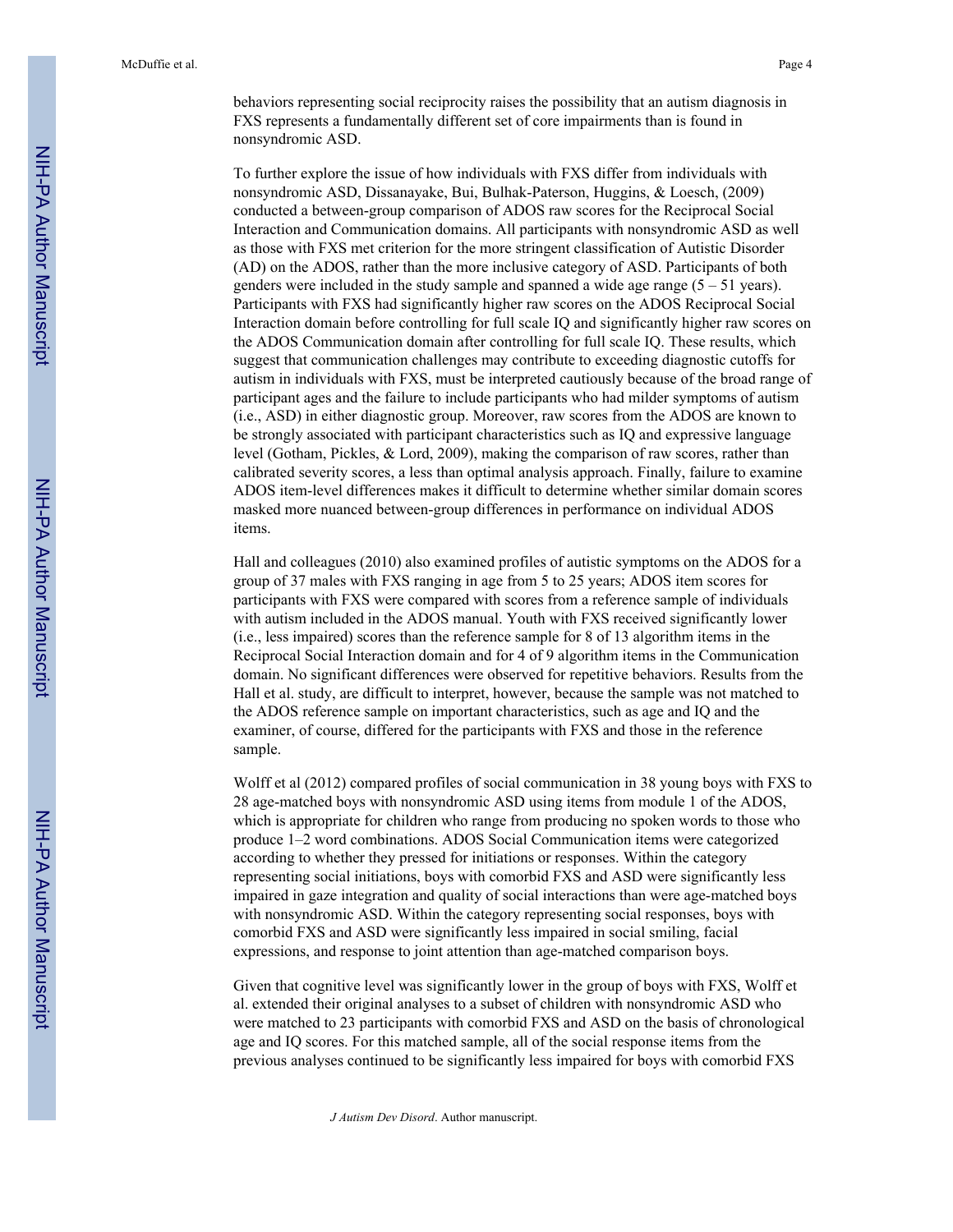and ASD than for those with nonsyndromic ASD. Based upon these findings, Wolff et al. suggested that some degree of responsiveness to the social bids of others seems to differentiate children with comorbid FXS and ASD from those with nonsyndromic ASD.

In summary, the behavioral symptoms that may distinguish individuals with FXS from individuals with nonsyndromic ASD have yet to be thoroughly investigated. Previous studies have used domain-level scores that mask the identification of specific behavioral symptoms, have included participants with a wide range of ages and developmental levels, have not controlled for differences in cognitive functioning, and, with the exception of Wolff et al. (2012), have not directly compared individuals with FXS to those diagnosed with nonsyndromic ASD (e.g., Brock & Hatton, 2010; Hernandez et al., 2009; Kaufmann et al., 2004; McDuffie et al., 2010; Roberts, et al., 2009). The question of how the behavioral symptoms of autism are expressed in FXS relative to nonsyndromic ASD is particularly pressing given that behavioral and pharmacological interventions are currently being developed to target specific behavioral profiles and neurological mechanisms in individuals with intellectual disabilities.

#### **Research Question**

As a step toward clarifying the conceptualization of ASD in FXS, the present study was designed to examine current symptoms of autism in boys with FXS relative to same-aged boys diagnosed with an ASD for whom a genetic diagnosis of FXS had been ruled out. To overcome some of the limitations of previous studies, the current study included participants who were within a narrow range of chronological ages, employed a comparison group of boys with nonsyndromic ASD, utilized individual ADI-R item scores as the metric of current autism symptoms, and controlled for diagnostic classification and autism symptom severity through the use of group-wise matching of participants. We hypothesized that, relative to boys with nonsyndromic ASD, boys with FXS would be significantly less impaired in specific behaviors that represent the core social impairments of ASD. The following research question was addressed: Are significant between-group differences in current symptoms of ASD observed in boys with FXS relative to boys with nonsyndromic ASD when participants are matched on chronological age, autism diagnostic status, and severity of autism affectedness?

## **Method**

#### **Participants**

Participants were drawn from a larger longitudinal study examining language learning in males with FXS ( $n=57$ ) and males with nonsyndromic ASD ( $n=61$ ). Participants were recruited nationally and were tested at one of two university sites (one in the Midwest and one on the West coast). The study was approved by the IRBs of the respective universities. Inclusion in the larger study required participants in both diagnostic groups to meet the following criteria according to parent report: (a) between 4 and 10 years of age; (b) English was the primary language spoken at home; (c) the child could comply with simple instructions (e.g., "Give me the ball"); (d) spoken language was the child's primary means of communication; (e) the child had used approximately 10 different spoken words spontaneously within the month preceding the Time 1 visit; and (f) the child had no uncorrected motor or sensory impairments that would preclude participation. In addition, participants with FXS had a confirmed *FMR1* full mutation (i.e., >200 CGG repeats, with or without mosaicism). Participants with nonsyndromic ASD had (a) a community diagnosis of an ASD and (b) negative results on a genetic test for FXS. The measures reported in the current study were collected at Time 1 for the larger study.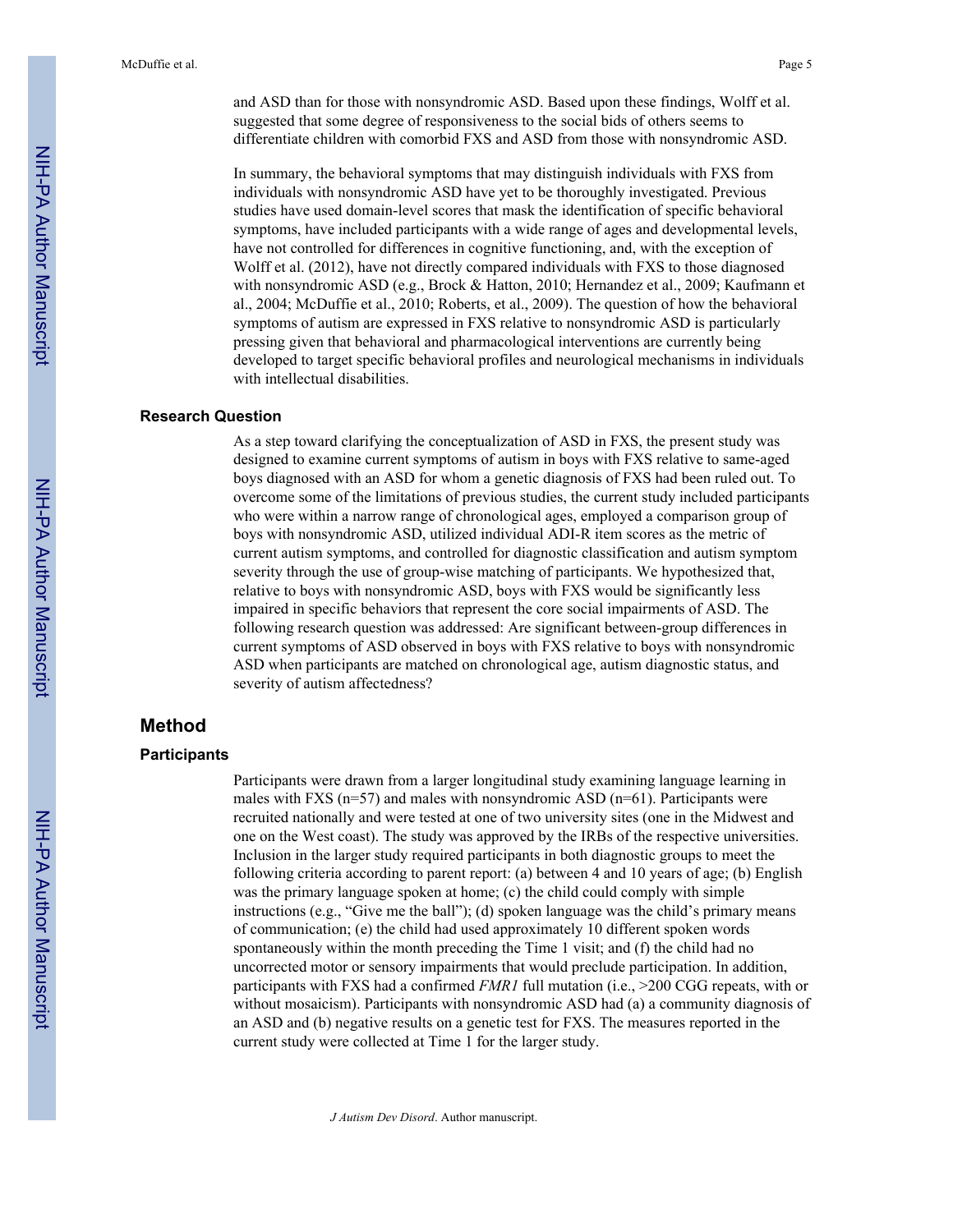#### **Measures**

**Nonverbal cognition—**The Brief IQ Screener of the Leiter International Performance Scales - Revised (Leiter; Roid & Miller, 1997) was administered to provide a measure of nonverbal cognitive ability. The Brief IQ subtests are: Figure Ground, Form Completion, Sequential Order, and Repeated Patterns. These subtests provide metrics of fluid reasoning, visualization, visual-spatial memory, and attention. Mean IQ for the Leiter standardization sample is 100, with a standard deviation of 15.

**Autism status—**The Autism Diagnostic Interview-Revised (ADI-R; Rutter, LeCouteur, & Lord, 2008) and the Autism Diagnostic Observation Schedule (ADOS, Lord, Rutter, DiLavore, & Risi, 2007) were administered and used to assign research classifications of ASD as described below. Both instruments were administered by project staff trained to research reliability.

The ADI-R is a standardized interview, which elicits information relevant to the domains of Reciprocal Social Interaction (RSI), Communication (Comm), and Restricted Interests and Stereotyped Behaviors (RBS). For the current study, the biological mother was interviewed. The ADI-R algorithm scores provided one of the metrics used to determine group membership. Additionally, current scores for 28 individual ADI-R items (10 in RSI, 10 in Comm, 8 in RBS) were used as the dependent measures in the between-group analyses. Scores of 0, 1, 2, and 3 were retained (i.e., scores of 3 were not converted to 2) to obtain maximum variability in the range of scores. ADI-R current items included in the analyses were those items administered to all participants regardless of chronological age as well as those items administered to participants who are considered to be verbal for purposes of the ADI-R.

The ADOS is comprised of a series of activities and materials used to systematically elicit a sample of an individual's social and communication behaviors. Participants in the current study received ADOS modules 1, 2 or 3, depending on their expressive language level. Calibrated severity scores were computed from ADOS algorithm totals using the conventions described by Gotham and colleagues (2009).

**Diagnostic classification of ASD—**A categorical classification of ASD versus no ASD was assigned to each participant based on the combined use of the ADOS and ADI-R as proposed by Risi and colleagues (2006). A diagnostic classification of ASD was assigned in one of three ways: (1) receiving a calibrated severity score of 4 or above on the ADOS and meeting the autism cutoff for the ADI-R Social Reciprocity Domain and *either* the Communication or Repetitive Behavior domains; (2) receiving a calibrated severity score of 4 or above on the ADOS and coming within one point of the cutoffs for both the Social Reciprocity and Communication domains; or (3) receiving a calibrated severity score of 4 or above on the ADOS, and meeting the autism cutoff on one ADI-R domain and coming within two points on the other.

# **Participant Grouping Strategies**

For each matched sample, group equivalence on the variable(s) of interest was evaluated using Mann Whitney U Tests. Nonparametric tests were used because autism symptom severity and nonverbal IQ were not normally distributed. Descriptive characteristics, significance levels, and corresponding effect sizes for all matched samples are presented in Table 1.

**Chronological Age-Matched Sample—All participants in the larger study (FXS, n=57;** nonsyndromic ASD,  $n=61$ ), were considered for inclusion in the current study if they: (a)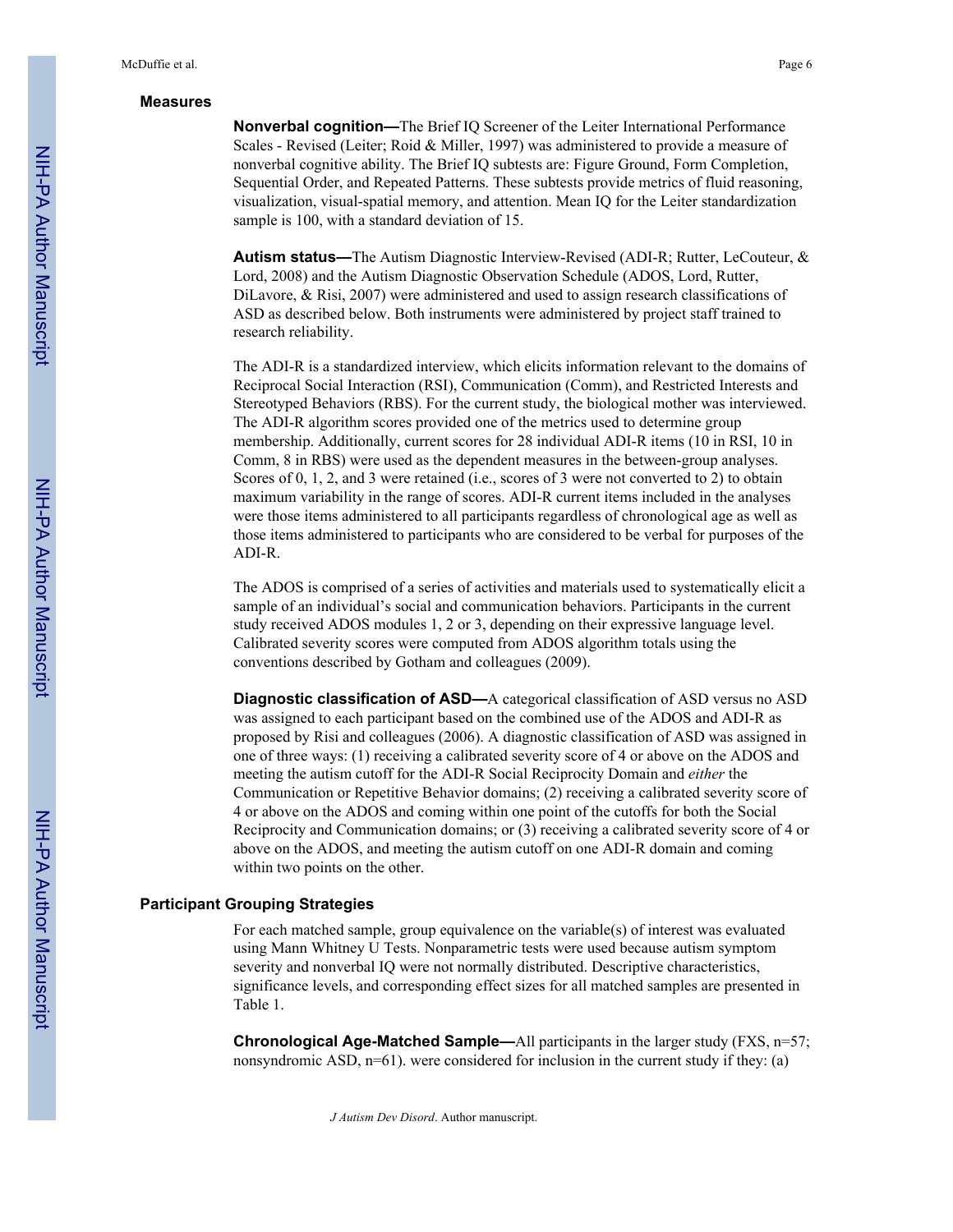completed at least two subtests of the Leiter Brief IQ such that an IQ standard score could be calculated; (b) had nonverbal IQ scores under 85, as this cutoff is inclusive of essentially all males with FXS (Hessl, et al., 2009); and, (c) an ADOS and an ADI-R had been administered by project staff. Use of these criteria resulted in the exclusion of 17 children: 2 children (both FXS) did not complete the required Leiter subtests, 18 children (1 FXS, 17 nonsyndromic ASD) had nonverbal IQ scores over 85, 3 children (1 FXS, 2 nonsyndromic ASD) did not complete the ADOS, and 4 (all FXS) did not have a complete ADI-R. Participants with nonsyndromic ASD also needed a research classification of an ASD, which required (a) a calibrated autism severity score of at least 4 on the ADOS (Gotham et al., 2009) and (b) a classification of ASD according to the revised diagnostic criteria for the ADI-R (Risi et al., 2006). Applying these two criteria resulted in the elimination of 3 additional participants with nonsydromic ASD. The final CA-Matched sample (CA-MATCH) consisted of 88 individuals (FXS=49, nonsyndromic ASD=39) matched on chronological age ( $p = .66$ ,  $r = .05$ ). In this final sample, 11, 31, and 7 participants with FXS had received ADOS modules 1, 2, and 3, respectively. Similarly, 15, 12, and 12 participants with nonsyndromic ASD had received ADOS modules 1, 2, and 3, respectively.

**Diagnosis-Matched Sample—**Additional matched samples were created to enable a direct comparison between participants with FXS who had research classifications of ASD and those participants with nonsyndromic ASD. Nine participants with FXS in the CA-Matched sample were excluded from this subsample because they did not meet criteria for a research classification of ASD described previously. The final Diagnosis-Matched subsample (DX-MATCH) consisted of 79 individuals (FXS=40, ASD=39) matched groupwise on both diagnostic classification and chronological age ( $p = .61$ ;  $r = .06$ ).

**Severity-Matched Sample—**Participants with FXS in the Diagnosis-Matched sample had significantly lower ADOS severity scores (*Mean* <sub>Severity</sub> = 6.55, *SD* = 1.68) than did participants with nonsyndromic ASD (*Mean* Severity = 8.21, *SD* = 1.53),  $p = .001$ ,  $r = .48$ ; therefore, we created a subsample of participants who were matched group-wise on calibrated severity scores derived from the ADOS (Gotham et al., 2009). The Severity-Matched subsample (Severity-MATCH) consisted of 42 individuals (FXS=21, nonsyndromic ASD=21) matched on ADOS severity scores ( $p = .74$ ,  $r = .05$ ), diagnostic classification, and chronological age ( $p = .59$ ,  $r = .08$ ).

**Verbal Participants—**Matched participant samples also were created, using the logic described above, to allow group-wise comparisons of current ADI-R items administered only to those participants who were judged to produce non-prompted, functional three-word phrases on a daily basis (ADI-R Question 30).

#### **Analysis Plan**

Nonparametric Mann-Whitney *U* Tests were used to evaluate between-group differences in current ADI-R scores between participants with FXS and those with nonsyndromic ASD because the ADI-R uses an ordinal scoring metric. The Mann-Whitney *U* Test evaluates whether the distribution of scores from two independent samples comes from the same population. Conceptually, this metric is obtained by ranking each score for a given item without regard to group membership and then computing the average rank obtained by each group. Thus, the mean rank for a given group of participants only has meaning in comparison to the mean rank obtained for the same item in the matched participant sample (i.e., mean ranks should not be compared across items). ADI-R items were grouped for analyses based upon the domain (Social, Communication, Restricted Repetitive Behavior) to which the item belonged. Two-tailed *p*-values were used and adjusted for family-wise error based on the number of individual ADI-R items within a single domain that were included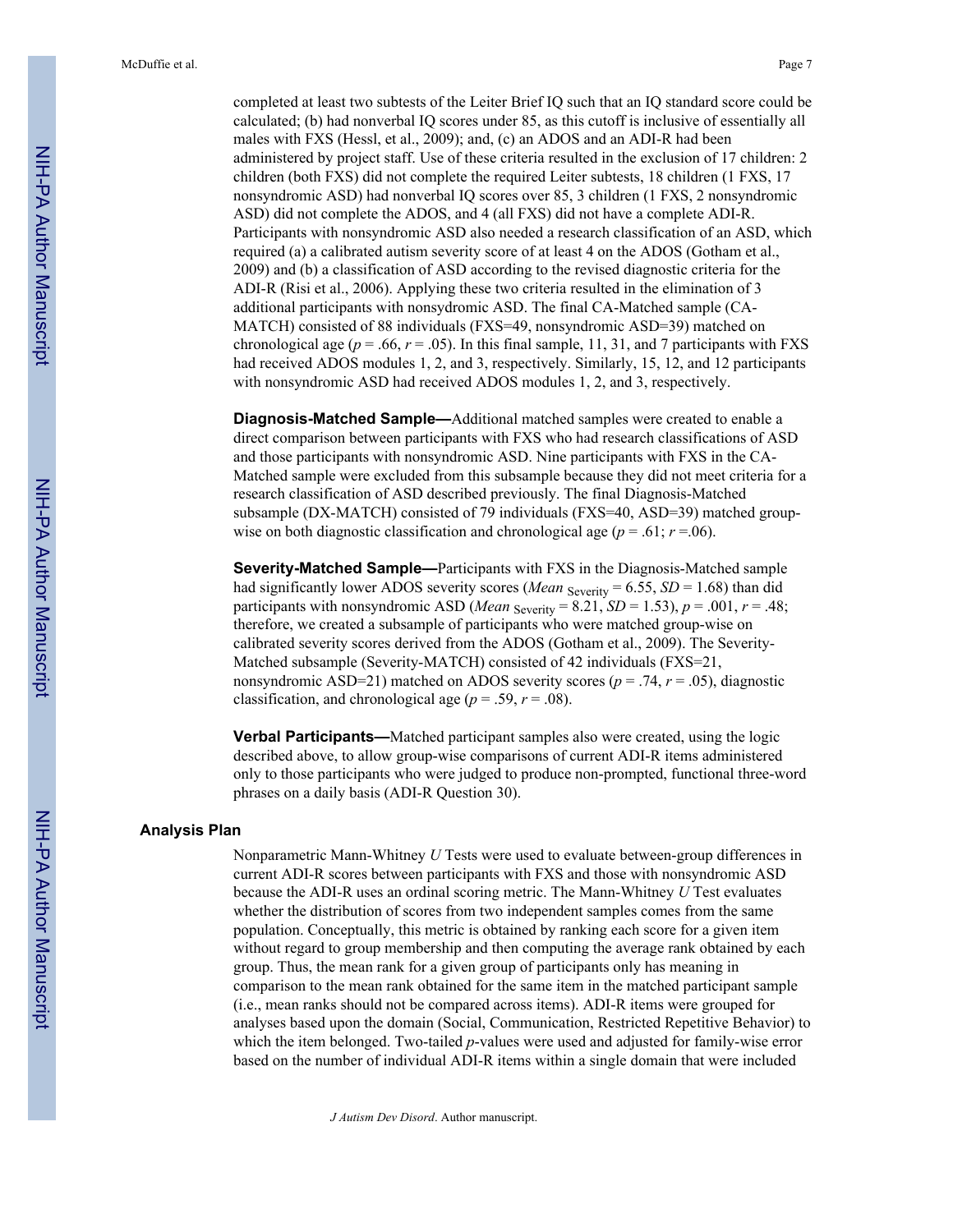each analysis. Tables 2, 3, and 4 display the mean ranks for each ADI-R current item for each of the matched participant samples.

# **Results**

#### **ADI-R Reciprocal Social Interaction Items: All Participants**

The first series of analyses examined the 10 items from the ADI-R Reciprocal Social Interaction domain that were queried for the entire sample of participants. For all significant comparisons in this domain, participants with FXS demonstrated less impairment than did participants with ASD regardless of the matching strategy used. After controlling for multiple comparisons ( $\alpha_{fw}$  =.005), three current items emerged as significantly different in the CA-MATCH sample: Social Smiling [*U*(88)=1381.00, *Z*=3.83, *p*=.001, *r* = .41], Showing and Directing Attention  $[U(88) = 1315.00, Z = 3.19, p = .001, r = .34]$ , and Offering to Share,  $U(88)=1278.00$ ,  $Z=2.89$ ,  $p=.002$ ,  $r=.31$ . For the DX-MATCH sample, Social Smiling [*U*(79)=1074.50, *Z*=3.10, *p*=.002, *r* = .35] as well as Showing and Directing Attention  $[U(79)=1044.00, Z=2.73, p=.006, r=.31]$  remained significantly different after controlling for multiple comparisons. Finally, for the Severity-MATCH sample, Social Smiling  $[U(42)=327.00, Z=2.92, p=.003, r=.45]$  remained significantly different after controlling for multiple comparisons.

#### **ADI-R Nonverbal Communication Items: All Participants**

Analyses were then conducted to examine performance on the four current items from the ADI-R Communication Domain that were queried for all participants, regardless of verbal status. For the CA- MATCH sample, the between-group difference in the use of Conventional and Instrumental Gestures  $\left[\frac{U(88)=1231.50}{Z=2.61}, \frac{p=009}{T=0.28}\right]$  remained significant after adjusting for multiple comparison ( $\alpha_{fw}$  = .0125). Participants with FXS in the CA- MATCH sample demonstrated significantly less impairment in gesture use than did participants with ASD. This same item, however, was not significantly different for either the DX- MATCH or Severity- MATCH samples after controlling for multiple comparisons.

#### **ADI-R Restricted Interests and Repetitive Behavior Items: All Participants**

A final analysis compared scores for seven current items from the ADI-R Restricted Interests and Repetitive Behaviors Domain that were queried for all participants. After controlling for multiple comparisons ( $\alpha_{fw} = .007$ ), two items remained significantly different for participants in the CA-MATCH sample: Unusual Preoccupations [*U*(88)=1320.00, *Z*=3.42, *p*=.001, *r* = .36] and Compulsions and Rituals [*U*(88)=1289.00, *Z*=3.18, *p*=.001, *r* = .34]. These same items were significantly different in the DX- MATCH samples after adjusting for multiple comparisons: Unusual Preoccupations, [U(79)=1079.50, Z=3.24, *p*=. 001, r = .36], and Compulsions and Rituals [U(79)=1053.50, Z=3.00, *p*=.003, r = .34]. Participants with FXS in both the CA- and DX- MATCH samples were significantly less impaired for these items than were their matched counterparts with nonsyndromic ASD. Additionally, between group differences in Complex Mannerisms,  $[U(42)=95.50, Z=-3.34,$  $p<.001$ ,  $r = .52$ ] were observed for the Severity-MATCH sample with participants with FXS being more impaired than participants with nonsyndromic ASD.

#### **ADI-R Items Administered to Verbal Participants**

There are six items in the Communication Domain and one item in the Restricted Interests and Repetitive Behavior Domain of the ADI-R that are administered only to participants who are reported to use spontaneous (i.e., nonprompted) three-word phrases on a daily basis. For the CA-MATCH sample of verbal participants, two of these items differed significantly after controlling for multiple comparisons ( $\alpha_{fw}$  = .007): Social Verbalization/Chat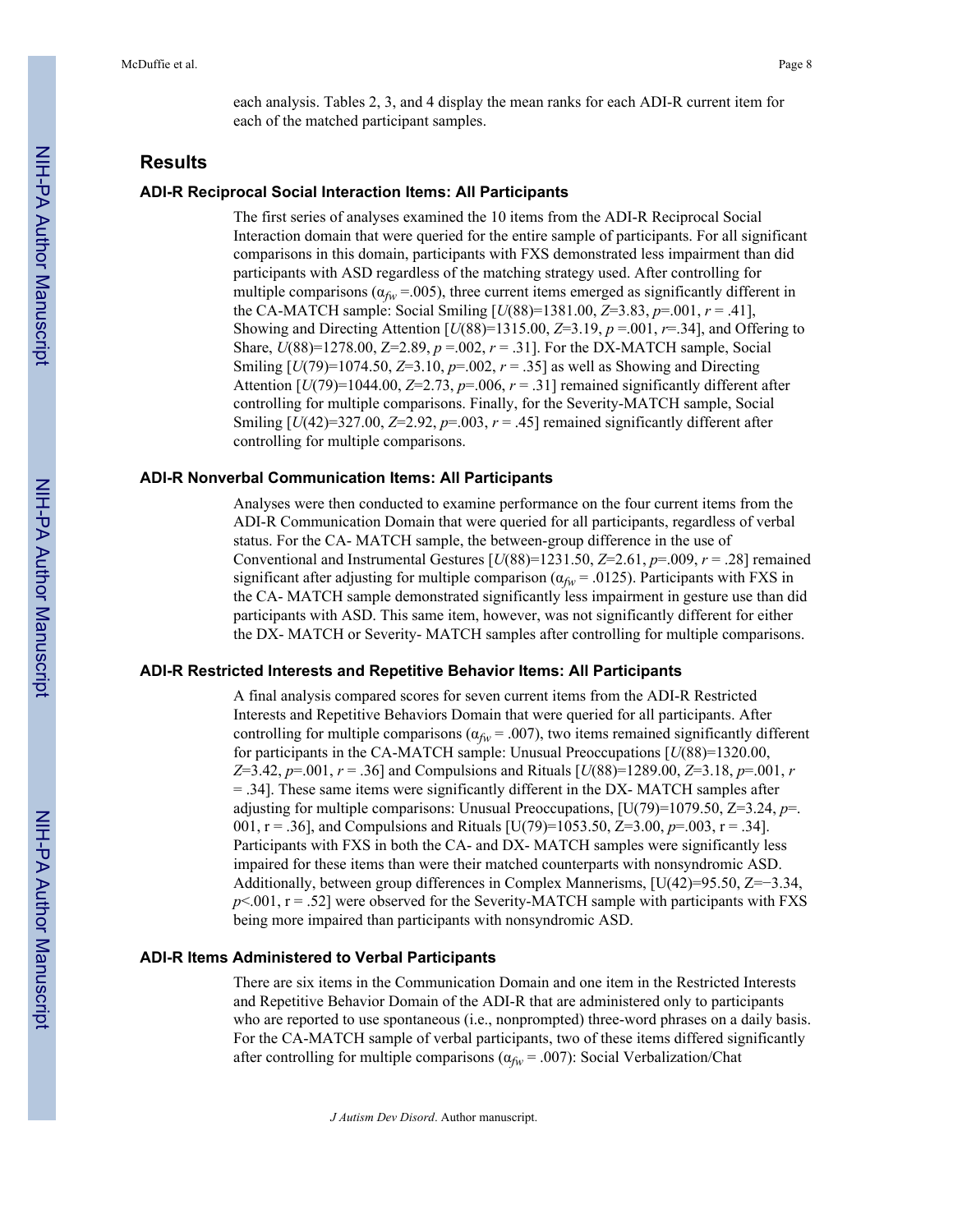[U(67)=728.50,  $Z = 2.73$ ,  $p < 0.003$ ,  $r = .33$ ] and Pronominal Reversal [U(67)=818.50,  $Z = 3.97$ ,  $p<.001$ ,  $r = .49$ ]. For both items, participants with FXS were less impaired than were matched participants with nonsyndromic ASD. Pronominal Reversal  $[U(58)=634.00, Z=$ 3.63,  $p$ <.001,  $r = .48$ ] continued to differ significantly for participants in the DX-Match sample, even after controlling for multiple significance tests. No significant differences emerged for the Severity-MATCH sample of verbal participants.

# **Discussion**

The current study was designed to examine whether symptoms of autism, as measured by current items of the ADI-R, were comparable in FXS and nonsyndromic ASD. Addressing the issue of how autism is expressed in FXS is gaining theoretical, as well as clinical, importance. Form a theoretical perspective, it has been argued (e.g., Belmonte & Bourgeron, 2006) that fragile X syndrome provides a window into the etiology of nonsyndromic ASD. This is based on the assumption that symptom overlap between the two conditions represents shared neural or cognitive mechanisms. To the extent that in-depth analyses at the individual symptom level do uncover important differences in the autism symptom profiles of FXS and nonsyndromic autism, different underlying etiologies and neuropathologies would be suggested. Thus, extrapolation from FXS to ASD might be less straightforward than originally thought. From a clinical perspective, shared symptoms between FXS and ASD have led many (e.g., Berry-Kravis et al., 2012; Hagerman, Lauterborn, Au, & Berry-Kravis, 2012), to claim that targeted pharmaceutical interventions shown to be efficacious for core symptoms of FXS, especially those in the social realm, also are likely to be useful therapeutics for individuals with nonsyndromic ASD. To the extent that an autism diagnosis in those with FXS differs from that in nonsyndromic cases, however, the potential for common treatments may decrease accordingly. Relatedly, understanding the nuanced differences in symptom profiles between the two conditions is important for selecting clinical endpoints for any treatment trial involving individuals affected with one or both of the disorders (Berry-Kravis et al., 2013).

Utilizing a chronological age matching strategy, boys with FXS were found to be less impaired, on average, than boys with nonsyndromic ASD on several ADI-R social reciprocity items (Social Smiling, Showing and Directing Attention, and Offering to Share), one nonverbal communication item (Conventional and Instrumental Gestures), and two repetitive behavior items (Unusual Preoccupations, Compulsions and Rituals). For chronological age-matched participants who were verbal, significant between group differences emerged for two verbal communication items (Social Verbalization/Chat and Pronominal Reversal). Thus, boys with FXS demonstrate more shared affect with social partners as evidenced by social smiling; more motivation to engage in triadic interactions as evidenced by sharing, showing, and directing attention; and more nonverbal gestures to communicate than do age-matched peers with nonsyndromic ASD. In addition, verbal boys with FXS are more likely to engage in social chat and less likely to reverse pronouns relative to age-matched boys with nonsyndromic ASD.

One might argue that matching boys with FXS to those with nonsyndromic ASD on the basis of chronological age is not ideal given that some of the boys with FXS in the agematched group do not have a comorbid diagnosis of ASD. To address this issue, we implemented an additional matching strategy by including only those boys with FXS who met the behavioral criteria for an ASD classification. This comparison yielded a similar pattern of significant between-group differences; that is, participants with FXS and comorbid ASD were significantly less impaired in social smiling, showing and directing attention, unusual preoccupations, and compulsions and rituals than were age-matched participants with nonsyndromic ASD. Verbal participants with FXS and comorbid ASD also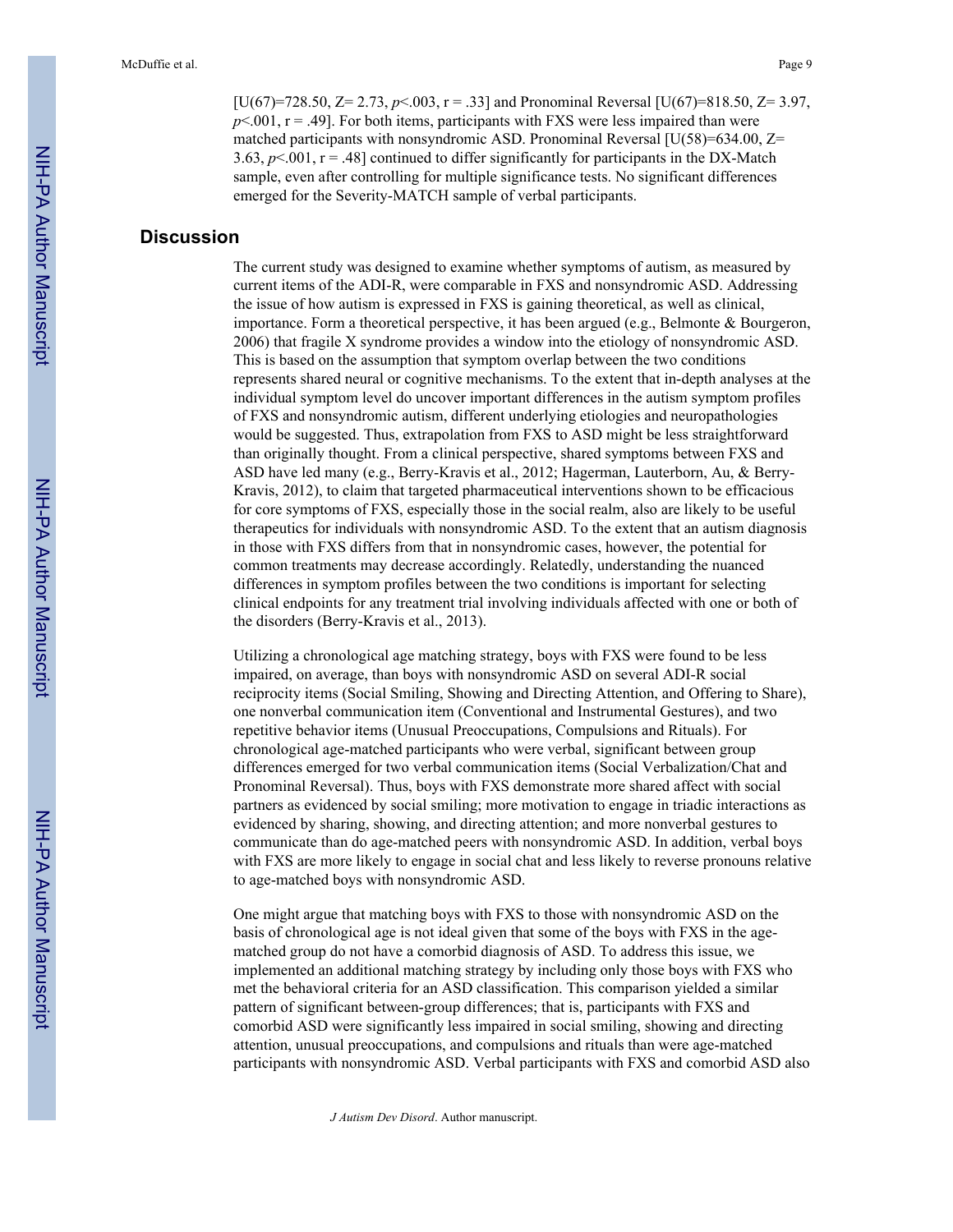were less likely to reverse pronouns when talking. If one considers the ability to correctly use pronouns (as in answering a question with "I" instead of "you") to be a reflection of perspective taking, than this ability seems to be less affected in verbal individuals with FXS who have a comorbid diagnosis of an ASD than it is for same aged participants with nonsyndromic ASD.

The use of a matching strategy based on meeting the combined ADOS/ADI-R criteria for a categorical research classification of an ASD is most similar to that utilized in studies of autism symptoms in FXS that have included a comparison group of individuals with nonsyndromic ASD (Bailey et al., 1998; Dissanayake et al., 2009; Smith et al., 2012; Rogers et al., 2001; Wolff et al., 2012). One potential source of difference between the current study and previous studies is the criteria used for autism classification. In the current study, we utilized the broader autism spectrum caseness criteria proposed by Risi et al. (2006) in determining which participants were classified as having an ASD. In contrast, some previous studies have applied the ADOS or ADI-R cutoffs for autistic disorder. We chose to utilize broader (i.e., more inclusive) eligibility criteria to achieve closer correspondence with the current conceptualization of ASD as outlined by the DSM-5. Nevertheless, our results agree with the previously published findings of Wolff and colleagues (2012), who found that boys with FXS and comorbid ASD were less impaired than age- and IQ-matched boys with nonsyndromic ASD in social smiling, quality of social overtures, and facial expressions as measured by the ADOS as well as in the presence of compulsions and rituals as measured by the Repetitive Behavior Scales (Bodfish, Symons, Parker, Lewis, 2000). Compulsions and rituals, whether measured with the RBS, the ADOS, or the ADI-R, can be conceptualized as representing the construct of insistence on sameness (Bishop et al., 2013) in contrast to behaviors representing repetitive sensory motor mannerisms. Thus, results of the current study support the proposal that boys with comorbid FXS and ASD are less impaired than are boys with nonsyndromic ASD in behaviors reflecting insistence on sameness, although they may not be less impaired for sensorimotor-based repetitive behaviors such as hand flapping.

When boys with FXS who met criteria for a comorbid diagnosis of ASD in the current study were compared group-wise to boys with nonsyndromic ASD, a difference in autism severity emerged. That is, boys with FXS and comorbid ASD had lower severity scores, on average, than did age-matched boys with nonsyndromic ASD. Thus, it might be argued that any group differences observed between participants matched on diagnostic status could be attributed to lower levels of autism severity in boys with FXS. Our final matching strategy, therefore, was to match boys with FXS to those with nonsyndromic ASD based on severity of autism affectedness. We used ADOS calibrated severity scores for this comparison as we considered it important to utilize a matching variable that would be independent of the dependent measures of autism symptoms (i.e., domain scores for the ADI-R).

For the severity-matched analyses, we found that social smiling and complex mannerisms remained significantly different after controlling for multiple significance tests, with the former being less impaired and the latter being more impaired in participants with FXS than in those with nonsyndromic ASD. There were no significant between group differences for verbal participants who were matched on autism severity. These results suggest that, even when matched on overall level of autism symptoms, differences do still remain between individuals with FXS and those with nonsyndromic ASD.

As defined by the ADI-R protocol, social smiling can be used to spontaneously initiate a social interaction or to respond to the initiation of a social partner. Social smiling functions to indicate interest in or affective sharing with another individual and can be used independently of verbal language to mediate the expression of social reciprocity. It seems particularly telling that social smiling is less impaired in individuals with FXS relative to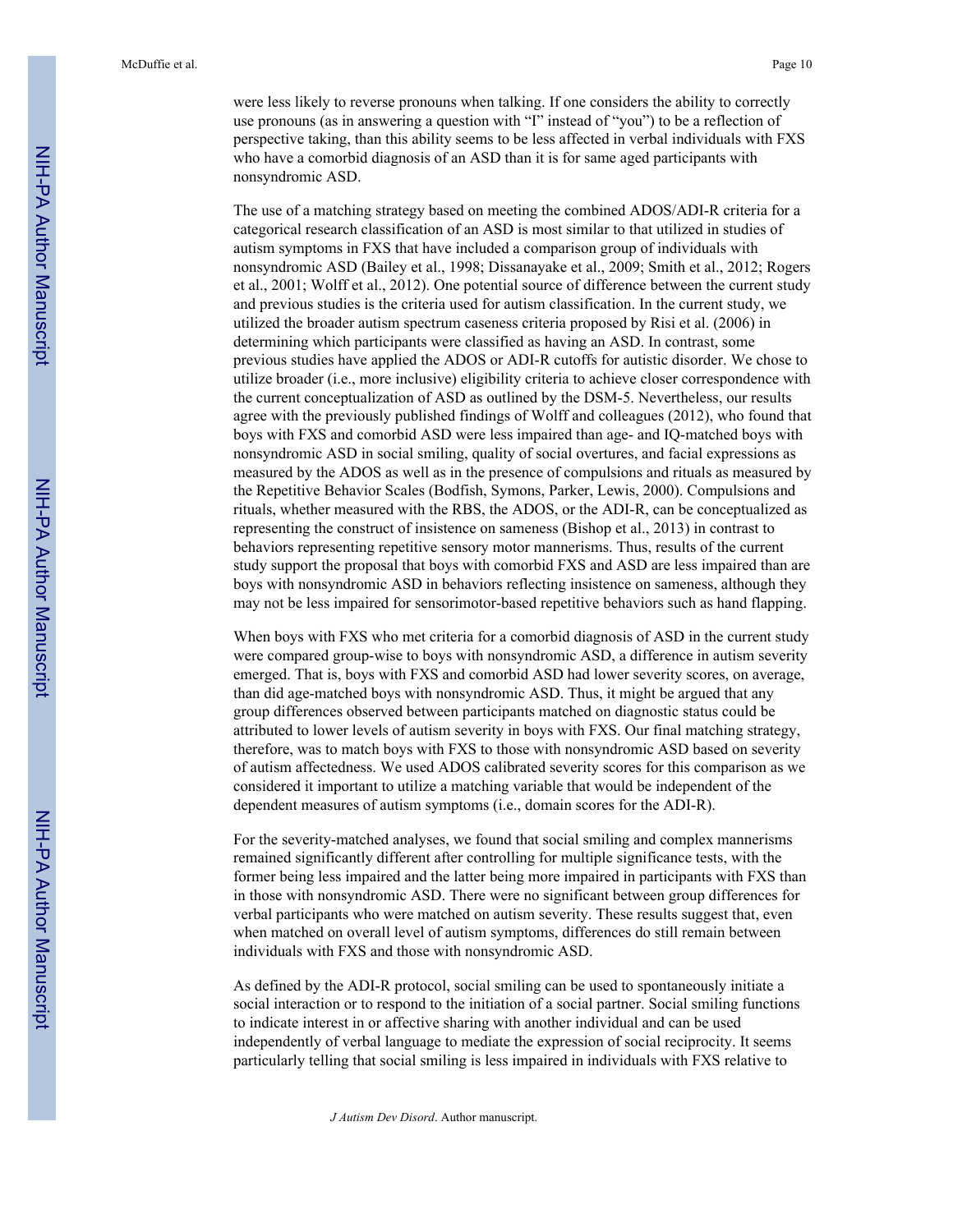individuals with ASD when compared at the same levels of chronological age and autism severity and despite the high levels of social anxiety that are characteristic of the FXS behavioral phenotype (Cordeiro, Ballinger, Hagerman, Hessl, 2011). Smiling at another individual, whether as a form of social initiation or social response, demonstrates some degree of affective sharing. Additionally, social reciprocity can be established through a shared smile, regardless of the limitations that may be imposed by impairments in cognition or verbal language ability. In this regard, boys with FXS seem to be less socially impaired than are boys with nonsyndromic ASD, regardless of autism diagnostic status, or autism severity. At present, however, no studies have directly compared levels of social anxiety between individuals with FXS and those with nonsyndromic ASD.

In terms of complex mannerisms, Bishop, Richler and Lord (2006) have reported a negative association between nonverbal IQ and the presence and severity of complex mannerisms as measured by the ADI-R. For children with nonsyndromic ASD between 6 and 12 years of age, Bishop et al. reported the presence of complex mannerisms in 75% of individuals with nonverbal IQ scores under 50 and 62% of individuals with nonverbal IQ scores between 51 and 70. In the current analysis, participants with FXS displayed higher (i.e., more severe) levels of complex mannerisms that participants with nonsyndromic ASD who were matched on autism symptoms severity. This was, in fact, the only current symptom of autism that emerged as more severely impaired in individuals with FXS and only for the comparison of individuals who were matched on autism severity.

It should be noted that, on average, participants with FXS in the current analyses had nonverbal IQ scores that were lower than their peers with nonsyndromic ASD regardless of the matching strategy used (i.e., chronological-age, diagnostic classification, or autism severity). These differences in nonverbal IQ, although not always reaching two-tailed significance, were accompanied by moderate effect sizes (*r*'s ranging from .20 to .33). Thus, participants with FXS had lower levels of cognitive ability than participants with nonsyndromic ASD, but were nonetheless less impaired for those symptoms of autism that differed significantly between the groups (with the exception of complex mannerisms). Findings of the current study support the contention of other authors (e.g., Clifford et al., 2007; Loesch et al., 2007) that autism in FXS represents the lower end of a continuum of impairment that covaries with cognitive ability rather than a qualitatively different and comorbid disorder within FXS.

#### **Limitations**

The current study had several limitations, most of which center around questions of group comparability. All of the males with FXS included in the current sample had nonverbal IQ scores below 85, with a mean IQ of 57.9 (*SD* 13.9). This cognitive level is in line with the levels of nonverbal cognition that have been reported for young boys with FXS in other studies (Hessl et al., 2009; Skinner et al., 2004) In contrast, Lord et al. (2012) recently reported a mean nonverbal IQ score of 86.1 (SD=25.3) for a group of over 2100 nonsyndromic individuals, ranging in age from 4–18 years, who met criteria for ASD on both the ADOS and ADI-R. In order to reduce the between-group discrepancy in nonverbal IQ, we chose to exclude from the present study those boys with nonsyndromic ASD who had nonverbal IQ scores above 85. Thus, although we considered our sample to be representative of the range of nonverbal cognitive abilities that is characteristic of males with FXS, the current sample was lower functioning and not representative, on average, of 6- to 11-year old boys with nonsyndromic ASD.

It is important to emphasize that, even after excluding participants with nonsyndromic ASD who had nonverbal IQ scores above 85, participants with FXS continued to have lower levels of nonverbal IQ. Thus, none of the subsamples used in the current study would be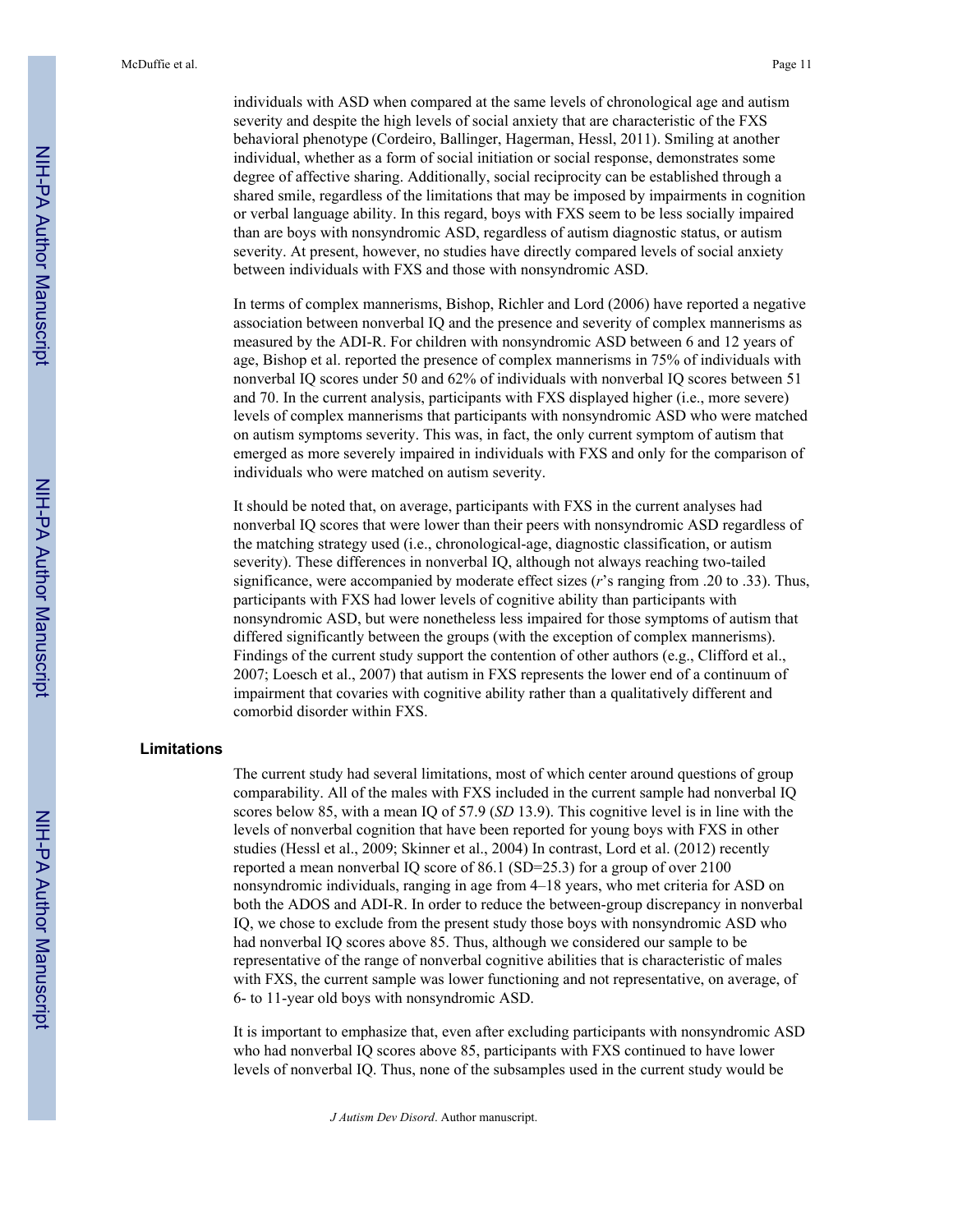considered to be well-matched for nonverbal IQ according to the matching criterion (i.e., *p* >.50) proposed by Mervis and Robinson (1999). Attempting to match on nonverbal IQ would have dramatically limited our sample sizes. We reasoned, however, that finding significant between-group differences generally demonstrating lower levels of autism affectedness in FXS, regardless of their lower levels of nonverbal IQ, provides strong evidence that the behavioral phenotype of males with FXS differs in important ways from the behavioral phenotype of males with nonsyndromic ASD.

It should also be noted that several of the exclusion criteria for the larger study (i.e., that the child could comply with simple instructions, used spoken language as the primary means of communication, and had spontaneously produced at least 10 different words during the month prior to the study visit) may have resulted in a sample of boys that was higher functioning and more verbal than a random sampling of 6- to 10-year old boys with FXS. Thus, the findings of the current study may be limited in generalizability. Fewer betweengroup differences might have been observed if the sample had been more representative of boys with FXS in general.

Finally, the findings reported for the current study are based on parent report. Mothers of boys with FXS are themselves pre- or full-mutation carriers of the FRM1gene and are known to have challenges to psychological well-being (Bailey, Sideris, Roberts, & Hatton, 2008) that may have influenced their responses to the ADI-R. Using a direct observational measure, such as the ADOS, may have yielded more unbiased results. However, given the larger number of individual symptoms that are queried, the ADI-R might yield a more nuanced comparison of behaviors.

#### **Future Directions**

In the current analyses, only two significant differences in current symptoms of autism emerged between boys with FXS and those with nonsyndromic ASD after matching on chronological age, diagnostic classification, and autism symptom severity, and controlling for family-wise error. Social Smiling was less impaired and Complex Mannerisms were more impaired in boys with FXS relative to boys with nonsyndromic ASD. However, we additionally found that all three matched samples of boys with FXS were significantly less impaired in Offering to Share (in the Reciprocal Social Interaction Domain) and Use of Conventional and Instrumental Gestures (in the Communication Domain) although these differences did not continue to be statistically significant following correction for multiple comparisons. Given the small size of our sample, we feel that these additional findings are suggestive of important between-group differences that should be considered in future studies.

The findings of the current study should not be interpreted to mean that these are the only behavioral differences that distinguish between these two populations of boys. One might question whether gold standard instruments for diagnosing ASD can adequately capture the qualitative differences that may exist between these FXS and nonsyndromic ASD (Tranfaglia, 2011). The deliberate inclusion in the ADOS and ADI-R of items (and associated code descriptions) that have particularly high sensitivity and specificity for discriminating between ASD and other non-spectrum developmental disabilities (Kim & Lord, 2012) may make it even more difficult for a clinician to use these instruments to evaluate and interpret the autistic-like behaviors of males with FXS. Additionally, there may be other behaviors which differ between individuals with FXS and nonsyndromic ASD that are not included in these instruments. Additionally, Hus, Gotham, and Lord (2013) have pointed out that individuals matched on autism severity scores cannot be assumed to have similar profiles of autism symptoms. An individual with a severity score of 10, the highest severity score, may have very severe social communication deficits and less severe

*J Autism Dev Disord*. Author manuscript.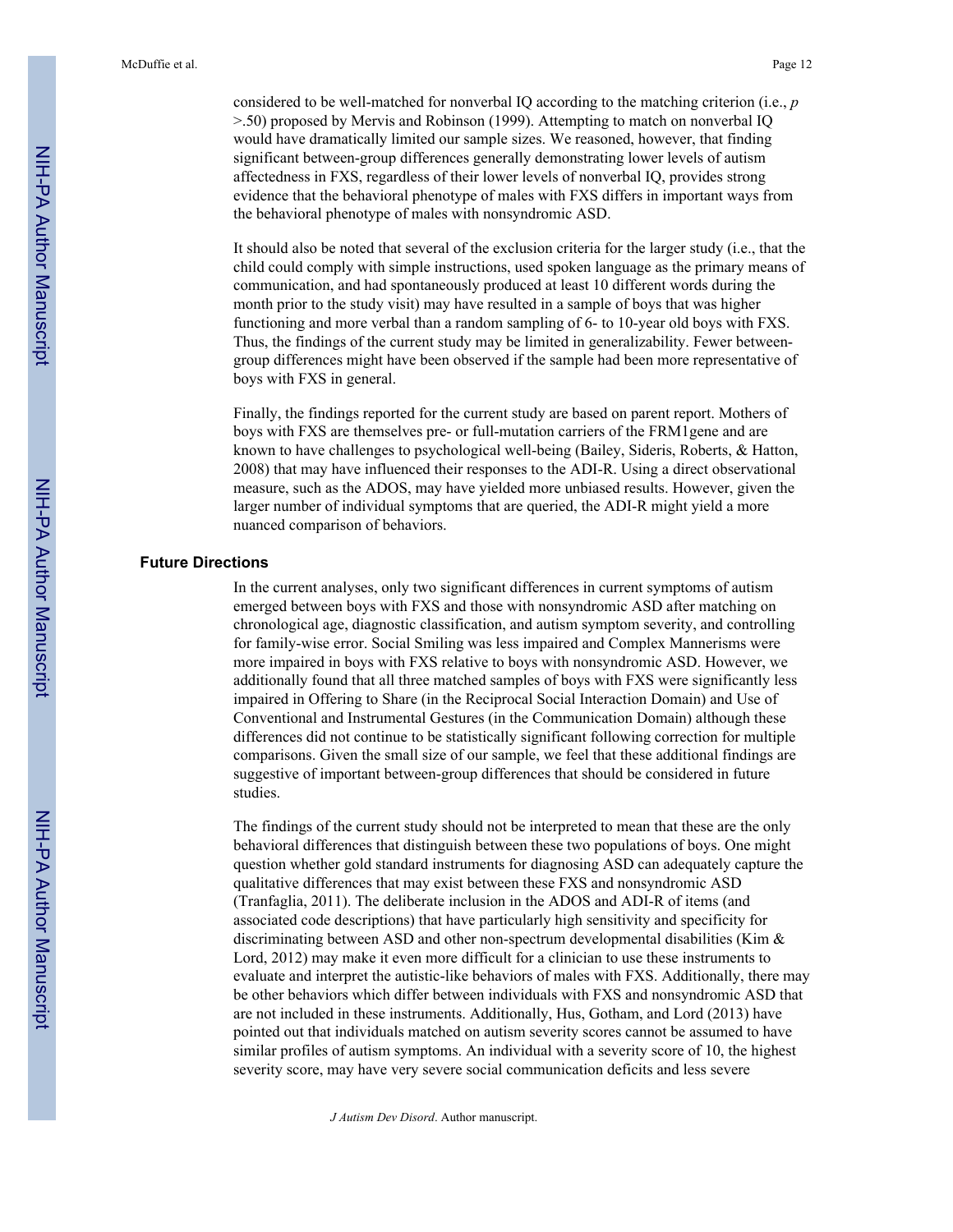repetitive behaviors or vice versa. Thus, although severity scores may quantify an individual's overall level of autism symptomatology, these scores do not necessarily reflect the extent of impairment in social communication relative to repetitive behaviors. An important extension of the current study would be to examine both within- and betweengroup differences utilizing separate metrics of severity for the Social Affective domain and Restricted and Repetitive Behavior domain of the ADOS. Such separate metrics were recently introduced by Hus and colleagues (2013). Use of these dual severity scales may facilitate a more fine-grained analysis of the similarities and differences between FXS and nonsyndromic ASD.

It is also important to emphasize that similar behavioral endpoints may have different developmental or concurrent correlates. Thus, the brain or neurocognitive mechanisms that underlie behaviors queried in the ADI-R may not be the same across these two neurodevelopmental disorders. Recent studies have begun to examine other psychological constructs (e.g., anxiety) that may differentially predict behaviors in FXS and nonsyndromic ASD. For example, Gotham et al. (2013) suggest that anxiety is not related to core symptoms of autism for individuals with nonsyndromic ASD, whereas Thurman et al. (under review) have reported a significantly stronger association between anxiety and social withdrawal for boys with FXS than for boys with nonsyndromic ASD. Taken together, these findings suggest that anxiety may be a key factor influencing social affective functioning in boys with FXS relative to boys with nonsyndromic ASD. Examining other aspects of behavioral functioning in addition to symptoms of autism may lead to a more complete picture of the behavioral phenotypes of FXS and nonsyndromic ASD.

Future studies will allow us to further develop and test more nuanced models for describing the symptoms of ASD across different behavioral phenotypes as well as identifying the underlying mechanisms that lead to the emergence of symptoms of ASD in these disorders. Such research is vitally important for the development of effective pharmacological and behavioral treatments; that is, it may not be the case that treatments designed to address the core deficits observed in children with nonsyndromic ASD are equally efficacious for children with FXS if underlying neurophysiological symptoms differ between the two disorders (Hall et al., 2010).

# **Acknowledgments**

This research was supported in part by NIH grant R01 HD054764 awarded to Leonard Abbeduto. Preliminary results were presented at the 13th International Fragile X Conference in Miami, Florida. We would like to convey our sincere appreciation to the parents and children who participated in this study. We also appreciate the efforts of the following individuals who contributed to the collection of data reported in this manuscript: Sara Kover, Susen Schroeder, Eileen Haebig, Claire Hauser, Sara Armson, Ashley Oakes, David Benjamin, Susie Harris, and Beth Goodlin-Jones. Randi J. Hagerman has received funding from Novartis, Roche Pharmaceuticals, Curemark, Forest, and Seaside Therapeutics to carry out treatment studies in FXS and autism. She has also consulted with Novartis and Genentech. Leonard Abbeduto has received funding from Roche Pharmaceuticals.

# **References**

- American Psychiatric Association. [Accessed 04 March 2012.] DSM-5 Development: A 09 Autism Spectrum Disorder. 2011.<http://www.dsm5.org/Pages/Default.aspx>
- Bailey DB, Hatton DD, Mesibov G, Ament N, Skinner M. Early development, temperament, and functional impairment in autism and fragile X syndrome. Journal of Autism and Developmental Disorders. 2000; 30(1):49–59. [PubMed: 10819120]
- Bailey DB, Mesibov GB, Hatton DD, Clark RD, Roberts JE, Mayhew L. Autistic behavior in young boys with fragile X syndrome. Journal of Autism and Developmental Disorders. 1998; 28(6):499– 508. [PubMed: 9932236]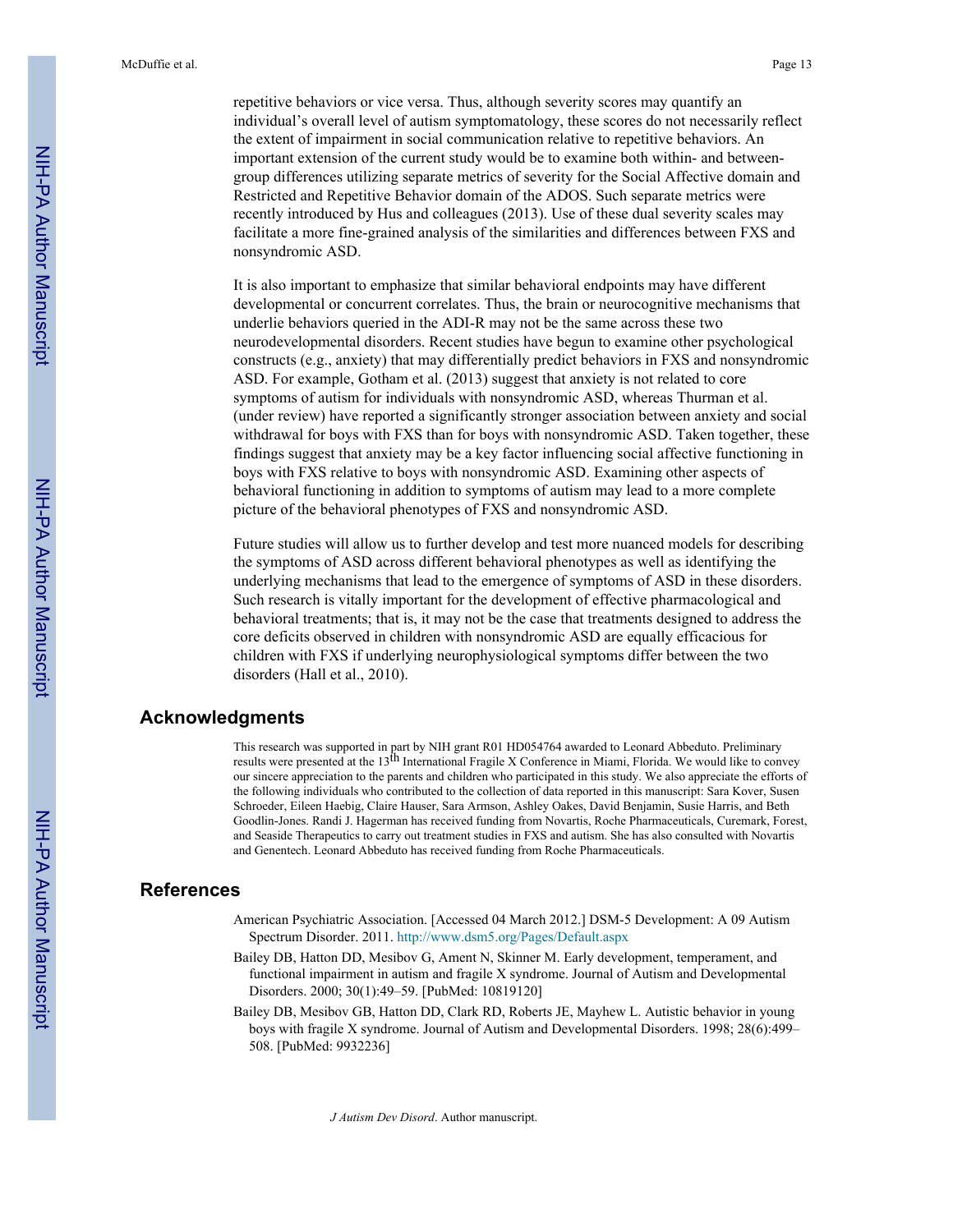- Bailey DB, Sideris J, Roberts J, Hatton D. Child and genetic variables associated with maternal adaptation to fragile X syndrome: A multidimensional analysis. American Journal of Medical Genetics Part A. 2008; 146(6):720–729.
- Belmonte MK, Bourgeron T. Fragile X syndrome and autism at the intersection of genetic and neural networks. Nature neuroscience. 2006; 9(10):1221–1225. [PubMed: 17001341]
- Berry-Kravis EM, Hessl D, Rathmell B, Zarevics P, Cherubini M, Walton-Bowen K, Hagerman RJ. Effects of STX209 (arbaclofen) on neurobehavioral function in children and adults with fragile X syndrome: a randomized, controlled, phase 2 trial. Science Translational Medicine. 2012; 4(152):1– 7.
- Bhakar AL, Dölen G, Bear MF. The pathophysiology of fragile X (and what it teaches us about synapses). Annual Review of Neuroscience. 2012; 35:417–443. [PubMed: 22483044]
- Bodfish JW, Symons FJ, Parker DE, Lewis MH. Varieties of repetitive behavior in autism: Comparisons to mental retardation. Journal of Autism and Developmental Disorders. 2000; 30(3): 237–243. [PubMed: 11055459]
- Brock M, Hatton D. Distinguishing features of autism in boys with fragile X syndrome. Journal of Intellectual Disability Research. 2010; 54(10):894–905. [PubMed: 20704635]
- Caglayan A. Genetic causes of syndromic and non-syndromic autism. Developmental Medicine and Child Neurology. 2010; 52:130–138. [PubMed: 20059518]
- Clifford S, Dissanayake C, Bui QM, Huggins R, Taylor AK, Loesch DZ. Autism spectrum phenotype in males and females with fragile X full mutation and premutation. Journal of Autism and Developmental Disorders. 2007; 37(4):738–747. [PubMed: 17031449]
- Cordeiro L, Ballinger E, Hagerman R, Hessl D. Clinical assessment of DSM-IV anxiety disorders in fragile X syndrome: prevalence and characterization. Journal of Neurodevelopmental disorders. 2011; 3(1):57–67. [PubMed: 21475730]
- Cornish K, Scerif G, Karmiloff-Smith A. Tracing syndrome-specific trajectories of attention across the lifespan. Cortex. 2007; 43(6):672–685. [PubMed: 17710820]
- Dalton KM, Holsen L, Abbeduto L, Davidson RJ. Brain function and gaze fixation during facialemotion processing in fragile X and autism. Autism Research. 2008; 1(4):231–239. [PubMed: 19360673]
- Demark JL, Feldman MA, Holden JJ. Behavioral relationship between autism and fragile X syndrome. American Journal on Mental Retardation. 2003; 108(5):314–326. [PubMed: 12901707]
- Dissanayake C, Bui Q, Bulhak-Paterson D, Huggins R, Loesch DZ. Behavioural and cognitive phenotypes in idiopathic autism versus autism associated with fragile X syndrome. Journal of Child Psychology and Psychiatry. 2009; 50(3):290–299. [PubMed: 19175809]
- Feinstein C, Reiss AL. Autism: the point of view from fragile X studies. Journal of Autism and Developmental Disorders. 1998; 28(5):393–405. [PubMed: 9813775]
- Gallagher A, Hallahan B. Fragile X-associated disorders: a clinical overview. Journal of Neurology. 2012; 259(3):401–413. [PubMed: 21748281]
- Gotham K, Bishop SL, Hus V, Huerta M, Lund S, Buja A, Lord C. Exploring the relationship between anxiety and insistence on sameness in autism spectrum disorders. Autism Research. 2013; 6:33– 41. [PubMed: 23258569]
- Gotham K, Pickles A, Lord C. Standardizing ADOS scores for a measure of severity in autism spectrum disorders. Journal of Autism and Developmental Disorders. 2009; 39 (5):693–705. [PubMed: 19082876]
- Hagerman, RJ. Physical and behavioral phenotypes. In: Hagerman, R.; Hagerman, P., editors. Fragile X syndrome: Diagnosis, treatment, and research. Baltimore, MD: Johns Hopkins University Press; 2002. p. 206-248.
- Hagerman RJ, Jackson AW, Levitas A, Rimland B, Braden M, Opitz JM, Reynolds JF. An analysis of autism in fifty males with the fragile X syndrome. American Journal of Medical Genetics. 1986; 23:359–374.
- Hagerman, R.; Lauterborn, J.; Au, J.; Berry-Kravis, E. Fragile X syndrome and targeted treatment trials. In: Denman, Robert, editor. Modeling fragile X syndrome. Berlin, Germany: Springer; 2012. p. 297-335.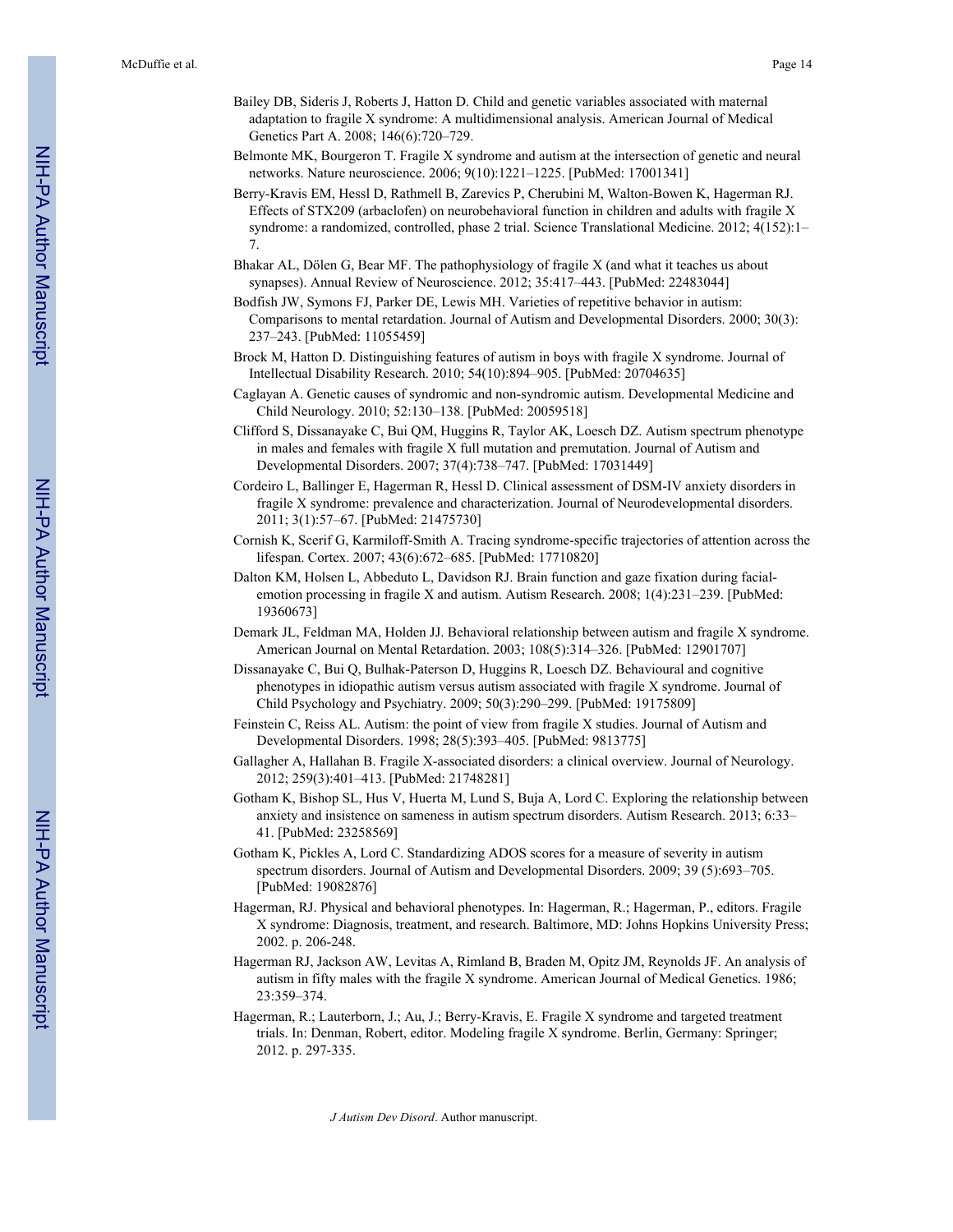- Hall SS, Lightbody AA, Hirt M, Rezvani A, Reiss AL. Autism in fragile X syndrome: a category mistake? Journal of the American Academy of Child & Adolescent Psychiatry. 2010; 49(9):921– 933.
- Harris SW, Hessl D, Goodlin-Jones B, Ferranti J, Bacalman S, Barbato I, Hagerman RJ. Autism profiles of males with fragile X syndrome. American Journal on Mental Retardation. 2008; 113(6): 427–438. [PubMed: 19127654]
- Hatton DD, Sideris J, Skinner M, Mankowski J, Bailey DB, Roberts J, Mirrett P. Autistic behavior in children with fragile X syndrome: prevalence, stability, and the impact of FMRP. American Journal of Medical Genetics. 2006; 140(17):1804–1813.
- Hernandez RN, Feinberg RL, Vaurio R, Passanante NM, Thompson RE, Kaufmann WE. Autism spectrum disorder in fragile X syndrome: A longitudinal evaluation. American Journal of Medical Genetics. 2009; 149(6):1125–1137.
- Hessl D, Dyer-Friedman J, Glaser B, Wisbeck J, Barajas RG, Taylor A, Reiss AL. The influence of environmental and genetic factors on behavior problems and autistic symptoms in boys and girls with fragile X syndrome. Pediatrics. 2001; 108(5):e88. [PubMed: 11694672]
- Hessl D, Nguyen D, Green C, Chavez A, Tassone F, Hagerman R, Hall S. A solution to limitations of cognitive testing in children with intellectual disabilities: the case of fragile X syndrome. Journal of Neurodevelopmental Disorders. 2009; 1(1):33–45. [PubMed: 19865612]
- Hoeft F, Walter E, Lightbody AA, Hazlett HC, Chang C, Piven J, Reiss AL. Neuroanatomical differences in toddler boys with fragile X syndrome and idiopathic autism. Archives of General Psychiatry. 2010; (3):295–305. [PubMed: 21041609]
- Hus V, Gotham Lord C. Standardizing ADOS domain scores: Separating severity of social affect and restricted and repetitive behaviors. Journal of Autism and Developmental Disorders. 2013 Advance online publication. 10.1007/s10803-012-1719-1
- Kaufmann W, Cortell R, Kau A, Bukelis I, Tierney E, Gray R, Stanard P. Autism spectrum disorder in fragile X syndrome: Communication, social interaction, and specific behaviors. American Journal of Medical Genetics Part A. 2004; 129(3):225–234.
- Kaufmann WE, Reiss AL. Molecular and cellular genetics of fragile X syndrome. American Journal of Medical Genetics. 1999; 88(1):11–24. [PubMed: 10050961]
- Kim SH, Lord C. New autism diagnostic interview-revised algorithms for toddlers and young preschoolers from 12 to 47 months of age. Journal of Autism and Developmental Disorders. 2012; 42(1):82–93. [PubMed: 21384244]
- Kover ST, Atwood AK. Establishing Equivalence: Methodological progress in Group-matching design and analysis. American Journal on Intellectual and Developmental Disabilities. 2013; 118(1):3–15.
- Loesch DZ, Bui QM, Dissanayake C, Clifford S, Gould E, Bulhak-Paterson D, Huggins RM. Molecular and cognitive predictors of the continuum of autistic behaviours in fragile X. Neuroscience & Biobehavioral Reviews. 2007; 31(3):315–326.
- Lord C, Petkova E, Hus V, Gan W, Lu F, Martin DM, Risi S. A multisite study of the clinical diagnosis of different autism spectrum disorders. Archives of General Psychiatry. 2012; 63:306– 313.
- Lord, C.; Rutter, M.; DiLavore, P.; Risi, S. Autism Diagnostic Observation Schedule. Los Angeles, CA: Western Psychological Services; 2007.
- McDuffie A, Abbeduto L, Lewis P, Kover S, Kim J, Weber A, Brown W. Autism spectrum disorder in children and adolescents with fragile X syndrome: Within-syndrome differences and age-related changes. American Journal on Intellectual and Developmental Disabilities. 2010; 115(4):307–326. [PubMed: 20567604]
- McDuffie A, Kover S, Abbeduto L, Lewis P, Brown T. Profiles of receptive and expressive language abilities in boys with comorbid fragile x syndrome and autism. American Journal on Intellectual and Developmental Disabilities. 2012; 117(1):18–32. [PubMed: 22264110]
- Merenstein SA, Sobesky WE, Taylor AK, Riddle JE, Tran HX, Hagerman RJ. Molecular-clinical correlations in males with an expanded FMR1 mutation. American Journal of Medical Genetics. 1996; 64(2):388–394. [PubMed: 8844089]

*J Autism Dev Disord*. Author manuscript.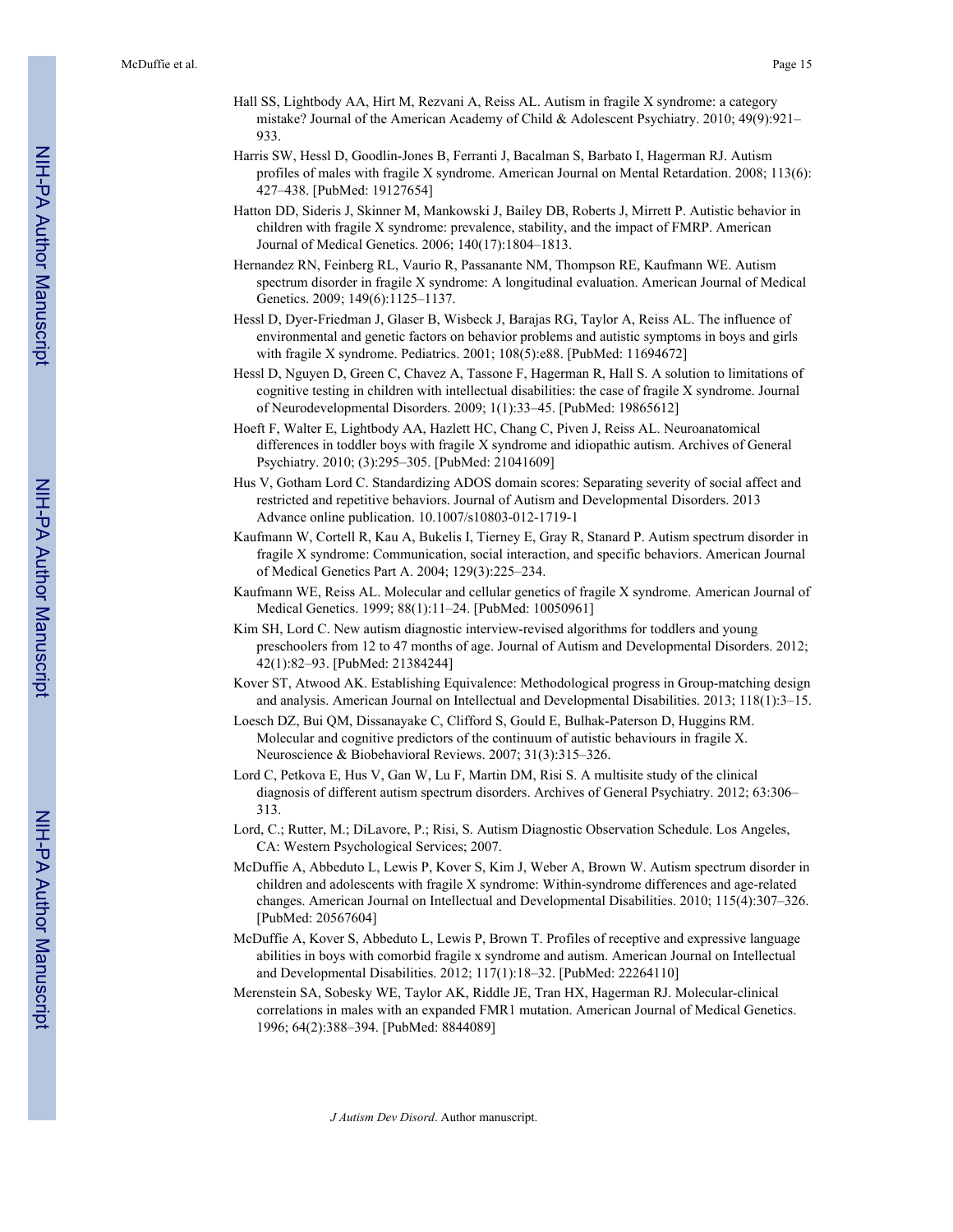- Mervis CB, Robinson BF. Methodological Issues in Cross-Syndrome Comparisons: Matching Procedures, Sensitivity (Se), and Specificity (Sp). Monographs of the Society for Research in Child Development. 1999; 64(1):115–130. [PubMed: 10412223]
- Mirenda P, Smith I, Vailancourt T. Validating the repetitive behavior scale-revised in young children with autism spectrum disorders. Journal of Autism and Developmental Disorders. 2009; 40:1521– 1530.
- Martin GE, Roberts JE, Helm-Estabrooks N, Sideris J, Vanderbilt J, Moskowitz L. Perseveration in the Connected Speech of Boys with Fragile X Syndrome with and Without Autism Spectrum Disorder. American Journal on Intellectual and Developmental Disabilities. 2012; 117(5):384– 399. [PubMed: 22998486]
- Moss J, Howlin P. Autism spectrum disorders in genetic syndromes: implications for diagnosis, intervention and understanding the wider autism spectrum disorder population. Journal of Intellectual Disability Research. 2009; 53(10):852–873. [PubMed: 19708861]
- Munir F, Cornish KM, Wilding J. A neuropsychological profile of attention deficits in young males with fragile X syndrome. Neuropsychologia. 2000; 38(9):1261–1270. [PubMed: 10865102]
- Risi S, Lord C, Gotham K, Corsello C, Chrysler C, Szatmari P, Pickles A. Combining information from multiple sources in the diagnosis of autism spectrum disorders. Journal of the American Academy of Child & Adolescent Psychiatry. 2006; 45:1094–1103.
- Roberts J, Martin G, Moskowitz L, Harris A, Foreman J, Nelson L. Discourse skills of boys with fragile X syndrome in comparison to boys with Down syndrome. Journal of Speech, Language and Hearing Research. 2007a; 50(2):475.
- Roberts J, Price J, Barnes E, Nelson L, Burchinal M, Hennon EA, Hooper SR. Receptive vocabulary, expressive vocabulary, and speech production of boys with fragile X syndrome in comparison to boys with Down syndrome. American Journal on Mental Retardation. 2007b; 112:177–193.
- Roberts J, Weisenfeld L, Hatton D, Heath M, Kaufmann W. Social approach and autistic behavior in children with fragile X syndrome. Journal of Autism and Developmental Disorders. 2007; 37(9): 1748–1760. [PubMed: 17180715]
- Rogers S, Wehner E, Hagerman R. The behavioral phenotype in fragile X: Symptoms of autism in very young children with fragile X syndrome, idiopathic autism, and other developmental disorders. Journal of Developmental & Behavioral Pediatrics. 2001; 22 (6):409–417.
- Rutter, M.; LeCouteur, A.; Lord, C. Autism Diagnostic Interview-Revised (ADI-R). Los Angeles, CA: Western Psychological Services; 2008.
- Santoro MR, Bray SM, Warren ST. Molecular mechanisms of fragile X syndrome: A twenty-year perspective. Annual Review of Pathology: Mechanisms of Disease. 2012; 7:219–245.
- Skinner M, Hooper S, Hatton DD, Roberts J, Mirrett P, Schaaf J, Bailey DB. Mapping nonverbal IQ in young boys with fragile X syndrome. American Journal of Medical Genetics. 2005; 132(1):25–32.
- Tranfaglia M. Fragile X syndrome: A psychiatric perspective. Modeling Fragile X Syndrome. 2012:281–295.
- Turk J. Fragile X syndrome and attentional deficits. Journal of Applied Research in Intellectual Disabilities. 1998; 11(3):175–191.
- Verkerk AJ, Pieretti M, Sutcliffe JS, Fu YH, Kuhl DP, Pizzuti A, Zhang FP. Identification of a gene (FMR-1) containing a CGG repeat coincident with a breakpoint cluster region exhibiting length variation in fragile X syndrome. Cell. 1991; 65:905. [PubMed: 1710175]
- Wilson LB, Tregellas JR, Hagerman RJ, Rogers SJ, Rojas DC. A voxel- based morphometry comparison of regional gray matter between fragile X syndrome and autism. Psychiatry Research: Neuroimaging. 2009; 174(2):138–145. [PubMed: 19853418]
- Wolff JJ, Bodfish JW, Hazlett HC, Lightbody AA, Reiss AL, Piven J. Evidence of a distinct behavioral phenotype in young boys with fragile X syndrome and autism. Journal of the American Academy of Child and Adolescent Psychiatry. 2012; 51(12):1324–1332. [PubMed: 23200289]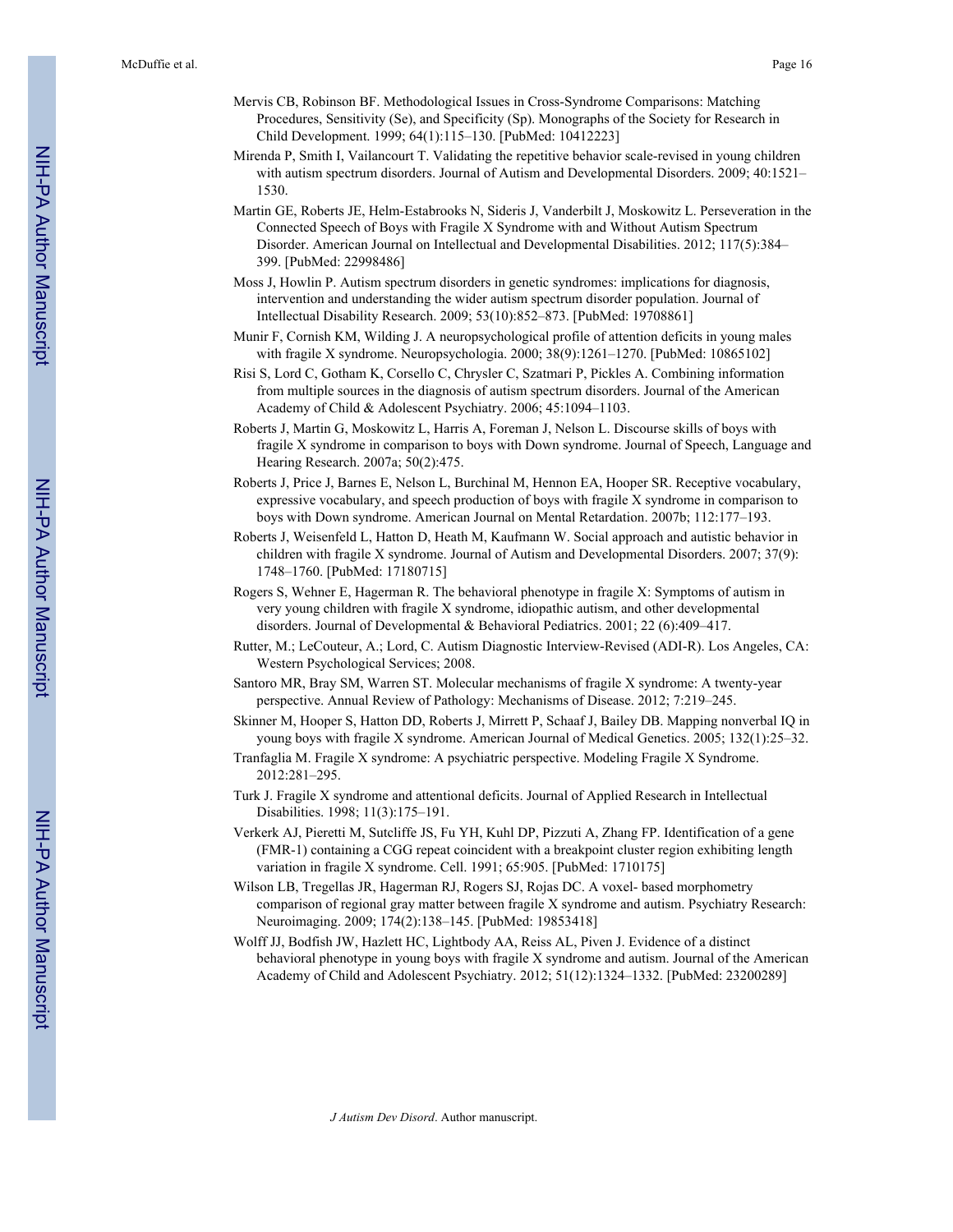| חוווח               |
|---------------------|
|                     |
|                     |
|                     |
|                     |
|                     |
| ້ເ                  |
|                     |
|                     |
|                     |
|                     |
| i<br>S              |
|                     |
|                     |
| í                   |
| ֞֝׆<br>֧֪֢֚֚֟֜֞֞֞֞֞ |
|                     |
|                     |
|                     |
|                     |
|                     |
|                     |

NIH-PA Author Manuscript

NIH-PA Author Manuscript

# **Table 1**

Participant Characteristics: Mean (and Standard Deviations), Between-Group Differences and Effect Sizes −.

|                |                |             | <b>CA</b> Match         |      |               |                |           |             | Diagnostic Group Match     |      |                |                 |             |                  |                         | <b>Autism Severity Match</b> |            |                           |
|----------------|----------------|-------------|-------------------------|------|---------------|----------------|-----------|-------------|----------------------------|------|----------------|-----------------|-------------|------------------|-------------------------|------------------------------|------------|---------------------------|
|                |                |             | <b>All Participants</b> |      |               |                |           |             | <b>All Participants</b>    |      |                |                 |             |                  | <b>All Participants</b> |                              |            |                           |
|                | S <sub>2</sub> | $FXS(n=49)$ | $\angle$ ASD (n=39)     | SD   |               |                | S         | $FXS(n=40)$ | $ASD$ (n=39)<br>SD         |      |                |                 | S)          | $FXS$ ( $n=21$ ) | $ASD (n=21)$            | S                            |            |                           |
| S              | 7.50           | 2.03        | 7.27   1.90             |      | $-66$         | $\frac{1}{20}$ | 7.54 2.05 |             | 7.27   1.90                |      | $\overline{6}$ | $\frac{1}{100}$ | 7.54   1.95 |                  | 7.19   1.99             |                              | 60         | $\frac{8}{3}$             |
| <b>NVIQ</b>    | 57.9           | 13.9        | 63.6                    | 13.9 | $\frac{1}{2}$ | $\frac{20}{ }$ | 55.9      | 13.4        | 63.6                       | 13.9 | $\frac{1}{2}$  | 27              | 57.1        | 12.5             | 64.8                    | 13.0                         | $^{06}$    | 29                        |
| $\frac{0}{25}$ | 6.14           | 2.11        | 8.21                    | 1.53 | $\frac{1}{2}$ | $\frac{1}{2}$  | 6.55      | 1.68        | 8.21                       | 1.53 | $\frac{1}{2}$  | $-48$           | 7.38        | 1.72             | 7.57                    | 1.66                         | $\ddot{z}$ | $\widetilde{\mathcal{S}}$ |
| Verbal         | $\frac{1}{4}$  |             | 26                      |      |               |                | 32        |             | 26                         |      |                |                 |             |                  |                         |                              |            |                           |
|                |                |             |                         |      |               |                |           |             |                            |      |                |                 |             |                  |                         |                              |            |                           |
|                |                |             | Verbal Participants     |      |               |                |           |             | <b>Verbal Participants</b> |      |                |                 |             |                  |                         | Verbal Participants          |            |                           |

|                            |                                                                                   |                                                                                                                                                                                                                               | $\frac{33}{2}$                                                                                                 | $\frac{15}{1}$ |                |  |
|----------------------------|-----------------------------------------------------------------------------------|-------------------------------------------------------------------------------------------------------------------------------------------------------------------------------------------------------------------------------|----------------------------------------------------------------------------------------------------------------|----------------|----------------|--|
|                            |                                                                                   |                                                                                                                                                                                                                               |                                                                                                                | $\frac{1}{8}$  |                |  |
| <b>Verbal Participants</b> | 55                                                                                |                                                                                                                                                                                                                               |                                                                                                                |                |                |  |
|                            | $\text{FXS}$ (n=14) $\Delta \text{SD}$ (n=14)                                     |                                                                                                                                                                                                                               |                                                                                                                |                |                |  |
|                            |                                                                                   |                                                                                                                                                                                                                               |                                                                                                                |                |                |  |
|                            | SD                                                                                |                                                                                                                                                                                                                               |                                                                                                                |                |                |  |
|                            |                                                                                   |                                                                                                                                                                                                                               |                                                                                                                |                |                |  |
|                            |                                                                                   |                                                                                                                                                                                                                               |                                                                                                                |                |                |  |
| <b>Verbal Participants</b> | $\frac{5}{N}$                                                                     |                                                                                                                                                                                                                               |                                                                                                                |                |                |  |
|                            | $\text{FXS}$ (n=32) $\left  \right $ ASD (n=26)                                   |                                                                                                                                                                                                                               |                                                                                                                |                | 26             |  |
|                            |                                                                                   |                                                                                                                                                                                                                               |                                                                                                                |                |                |  |
|                            |                                                                                   |                                                                                                                                                                                                                               |                                                                                                                |                | $\mathfrak{Z}$ |  |
|                            |                                                                                   |                                                                                                                                                                                                                               |                                                                                                                |                |                |  |
|                            |                                                                                   |                                                                                                                                                                                                                               |                                                                                                                |                |                |  |
| <b>Verbal Participants</b> | S                                                                                 |                                                                                                                                                                                                                               |                                                                                                                |                |                |  |
|                            |                                                                                   |                                                                                                                                                                                                                               |                                                                                                                |                | 26             |  |
|                            | $\begin{array}{c c}\n\text{FXS (n=41)} & \text{ASD (n=26)} \\ M & M\n\end{array}$ |                                                                                                                                                                                                                               |                                                                                                                |                |                |  |
|                            | S <sub>2</sub>                                                                    |                                                                                                                                                                                                                               |                                                                                                                |                |                |  |
|                            |                                                                                   | CA   7.72   2.00   7.47   7.85   85   85   85   7.84   2.02   7.47   7.85   30   30   30   7.54   7.51   1.52   7.54   1.52   7.54   7.54   7.52   7.52   7.52   7.52   7.52   7.52   7.52   7.52   7.52   7.52   7.52   7.52 | NVIQ   58.1   14.2   65.6   14.7   15.7   52.5   13.6   65.6   14.7   01   33   56.2   13.8   68.0   16.3   09 |                | Verbal   41    |  |

p-values and effect sizes are based on Mann-Whitney U Tests *1*p-values and effect sizes are based on Mann-Whitney U Tests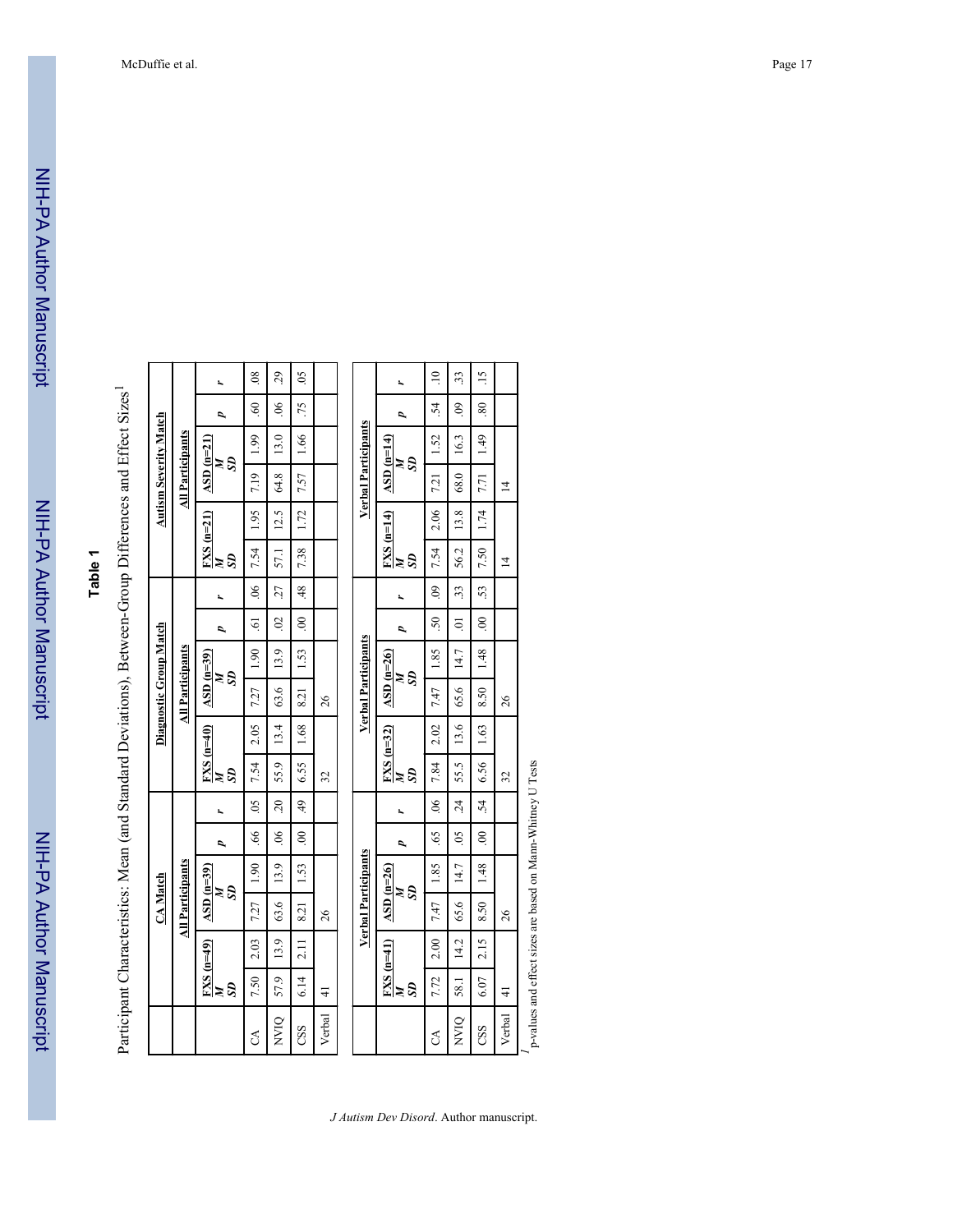NIH-PA Author Manuscript

NIH-PA Author Manuscript

| Item $#$ | <b>ADI-R</b> Social Domain                     |              | <b>FXS</b>            |                |          | ASD      |                       |
|----------|------------------------------------------------|--------------|-----------------------|----------------|----------|----------|-----------------------|
|          |                                                | CA Match     | DX Match              | Severity Match | CA Match | DX Match | <b>Severity Match</b> |
| 51       | Social Smile                                   | $35.82^{+*}$ | $32.64$ <sup>**</sup> | $16.43^{+*}$   | 55.41    | 47.55    | 26.57                 |
| 57       | Range of Facial Expression Used to Communicate | 41.14        | 36.80                 | $17.95+$       | 48.72    | 43.28    | 25.05                 |
| 52       | Showing/Directing Attention                    | $37.16^{+*}$ | $33.40^{+*}$          | 18.50          | 53.72    | 46.77    | 24.50                 |
| 53       | Offering to Share                              | $37.92^{+*}$ | $35.08 +$             | $18.07 +$      | 52.77    | 45.06    | 24.93                 |
| 54       | Shared Enjoyment                               | $38.79^{+}$  | $35.10 +$             | 20.12          | 51.68    | 45.03    | 22.88                 |
| ಸ        | Use of Other's Body                            | $39.75^{+}$  | 35.19                 | 19.50          | 48.24    | 42.91    | 22.43                 |
| 55       | Offering Comfort                               | $39.74^{+}$  | 36.42                 | 18.93          | 50.47    | 43.67    | 24.07                 |
| 56       | Social Overtures                               | 41.12        | 36.99                 | 18.48          | 48.74    | 43.09    | 24.52                 |
| 58       | Inappropriate Facial Expression                | 41.44        | 37.38                 | 21.00          | 48.35    | 42.69    | 22.00                 |
| 59       | Appropriateness of Social Response             | $39.29^{+}$  | 36.11                 | 20.19          | 51.05    | 43.99    | 22.81                 |
|          | $+$ Baturaan-araun difference n $\leq$ 05      |              |                       |                |          |          |                       |

Between-group difference p<.05 Between-group difference p<.05

*J Autism Dev Disord*. Author manuscript.

*\** Significantly different after controlling for multiple comparisons (adjusted *p*-value = .005)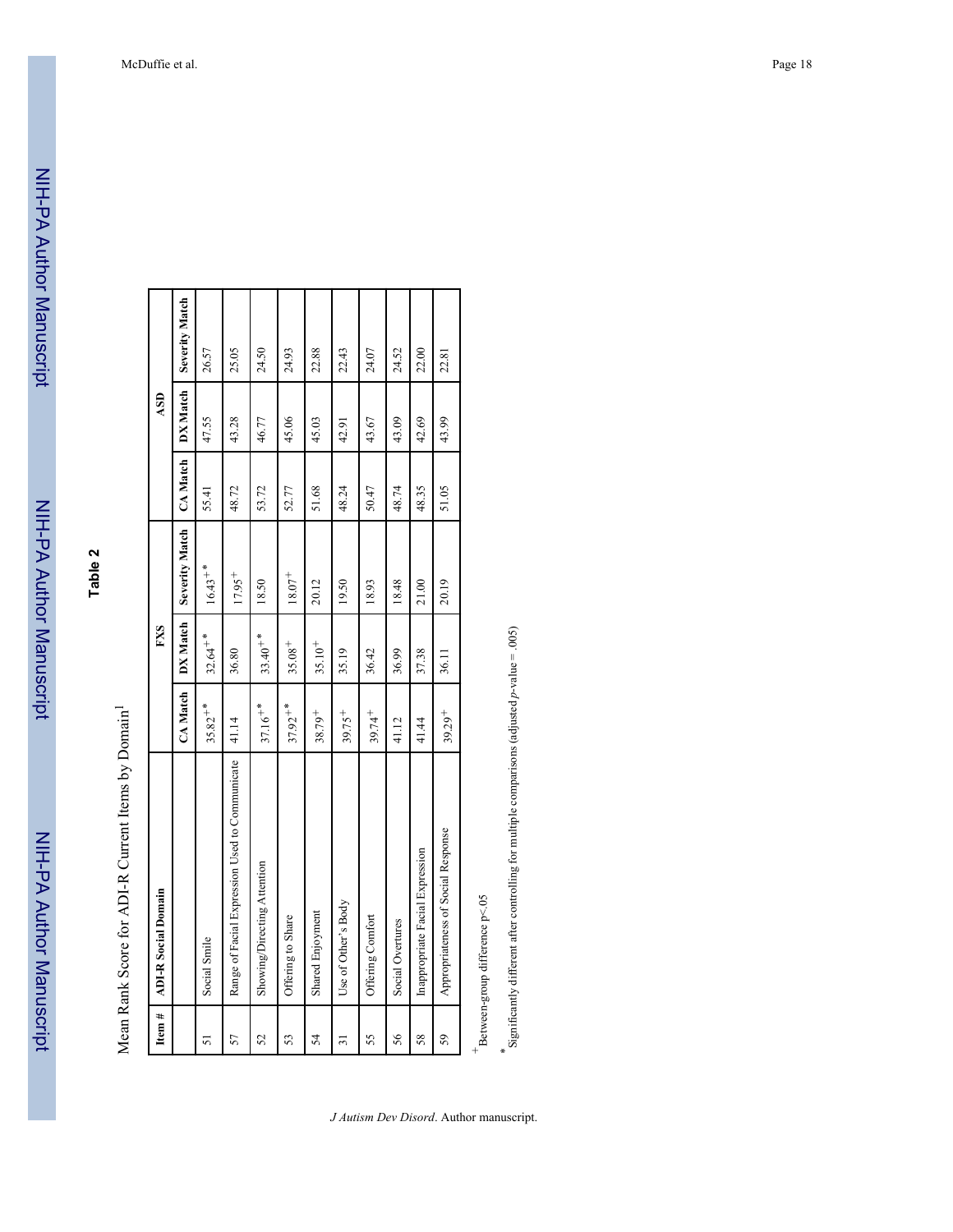| <u>:</u><br>:<br>:                                                                       |
|------------------------------------------------------------------------------------------|
|                                                                                          |
|                                                                                          |
|                                                                                          |
|                                                                                          |
|                                                                                          |
|                                                                                          |
|                                                                                          |
|                                                                                          |
|                                                                                          |
|                                                                                          |
|                                                                                          |
|                                                                                          |
|                                                                                          |
|                                                                                          |
| -<br>-<br>-<br>-<br>-<br>-<br>-<br>-<br><br><br><br><br><br><br><br><br><br><br><br><br> |
|                                                                                          |
|                                                                                          |
|                                                                                          |

**Table 3**

NIH-PA Author Manuscript

NIH-PA Author Manuscript

| Item $#$        | <b>ADI-R Communication Domain</b>              |                       | <b>FXS</b>            |                |          | ASD      |                       |
|-----------------|------------------------------------------------|-----------------------|-----------------------|----------------|----------|----------|-----------------------|
|                 |                                                | <b>CA</b> Match       | Dx Match              | Severity Match | CA Match | Dx Match | <b>Severity Match</b> |
| $\overline{42}$ | Pointing to Express Interest                   | 41.40                 | 38.20                 | 19.60          | 48.40    | 41.75    | 23.40                 |
| 43              | Nodding                                        | 43.40                 | 39.90                 | 20.92          | 45.78    | 40.13    | 22.10                 |
| $\frac{4}{3}$   | Head shaking                                   | 46.50                 | 43.08                 | 20.71          | 41.86    | 36.85    | 22.29                 |
| 45              | Conventional/Instrumental Gestures             | $38.87^{+*}$          | $34.91$ <sup>+</sup>  | $17.71^{+}$    | 51.58    | 45.22    | 25.29                 |
| 34              | Social Verbalization/Chat                      | $29.23$ <sup>**</sup> | $25.78^{+}$           | 13.75          | 41.52    | 34.08    | 15.25                 |
| 35              | Reciprocal Conversation <sup>1</sup>           | 31.27                 | 28.22                 | 15.50          | 38.31    | 31.08    | 13.50                 |
| 33              | Stereotyped Utterances/Echolalia <sup>V</sup>  | 33.30                 | 29.81                 | 14.50          | 35.10    | 29.12    | 14.50                 |
| 36              | Inappropriate Questions                        | 33.52                 | 29.05                 | 13.82          | 34.75    | 30.06    | 15.18                 |
| 37              | Pronominal Reversal $V$                        | $27.05^{+*}$          | $22.69$ <sup>+*</sup> | 11.85          | 44.95    | 37.88    | 17.14                 |
| 38              | Neologisms/Idiosyncratic Language <sup>r</sup> | 32.63                 | 28.02                 | 13.46          | 36.15    | 31.33    | 15.54                 |
|                 |                                                |                       |                       |                |          |          |                       |

Items administered only for participants who are considered Verbal (score of "0" on Item 30) *V*Items administered only for participants who are considered Verbal (score of "0" on Item 30)

Between-group difference *p*<.05

*+*

*\** Significantly different after controlling for multiple comparisons (adjusted *p*<.0125 for nonverbal items; adjusted *p*<.007 for verbal items)